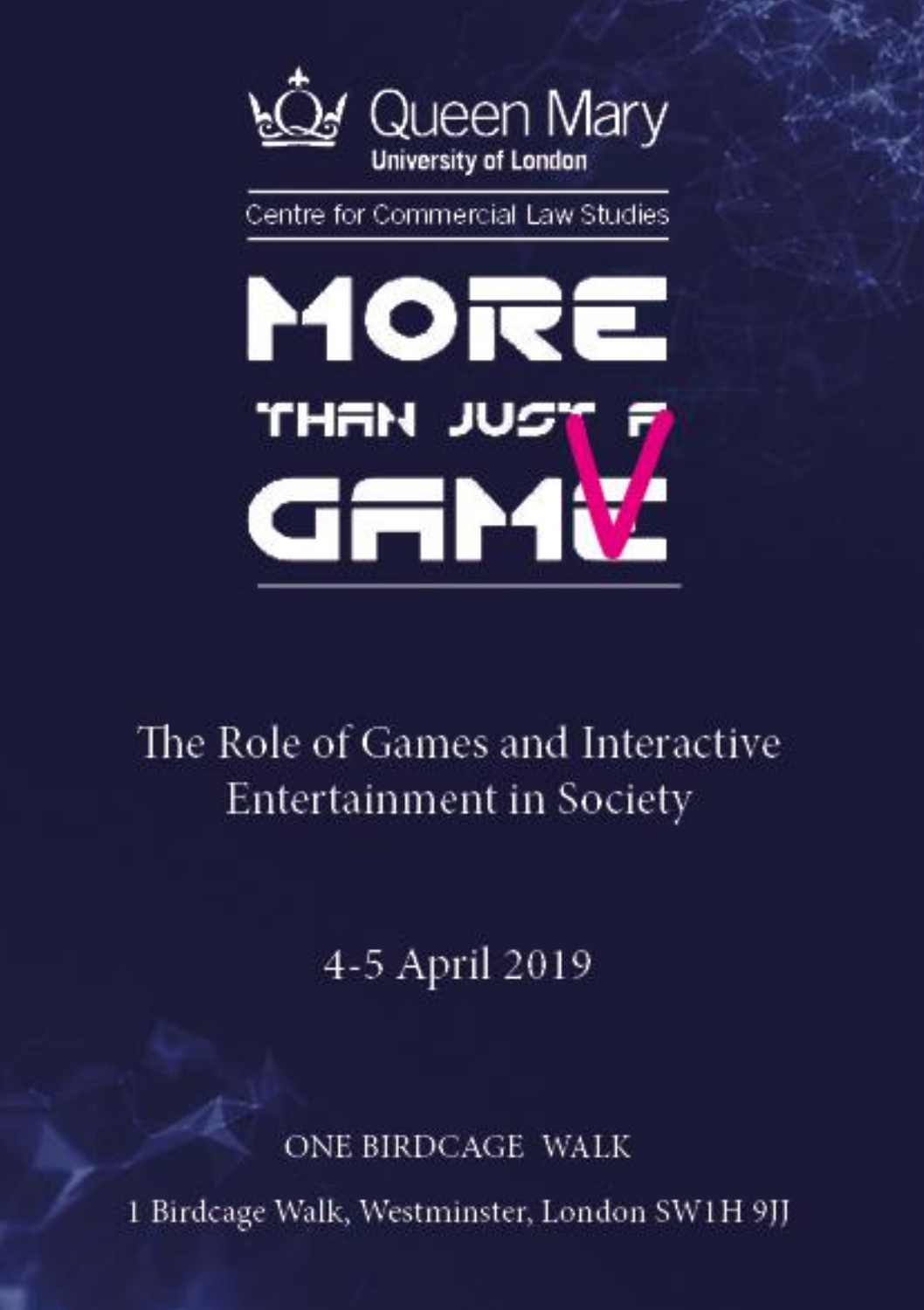## **WELCOME TO MORE THAN JUST A GAME**

More Than Just a Game is an international series of academic-led conferences on Games and Interactive Entertainment Law, which address cutting-edge legal and regulatory issues in an environment where creativity meets the latest technologies. The conference brings together an international network of researchers and legal professionals working in Games and Interactive Entertainment Law to explore emerging challenges and forge strong bonds among industry, the legal profession and academia.

MTJG was developed in 2015 to encourage and build bridges between the industry, legal profession, and academic research at a time in which games and interactive entertainment are facing new challenges relating to social issues, industry autonomy, and the regulation of technology. Now in its fifth year, MTJG is a well-established platform to exchange ideas, discuss challenges, explore solutions and map the legal issues that must be addressed for a more appropriate understanding, promotion and protection of interactive entertainment.

Each conference is themed by a set topic and gathers specific perspectives that inform future research and policy papers, covering an array of topics including Immersive Technologies, Artificial Intelligence, E-Sports and Loot Boxes. Due to increasing demand and interest, conferences are now being organised in a number of cities around Europe including Maastricht, Munich and Milan.

In 2018, the network of researchers, practitioners and experts linked to MTJG launched the first peer-reviewed academic journal dedicated to Games and Interactive Entertainment Law: the 'Interactive Entertainment Law Review' published by Edward Elgar.

The conference is organised by Dr Gaetano Dimita and the Centre for Commercial Law Studies (CCLS), Queen Mary University of London.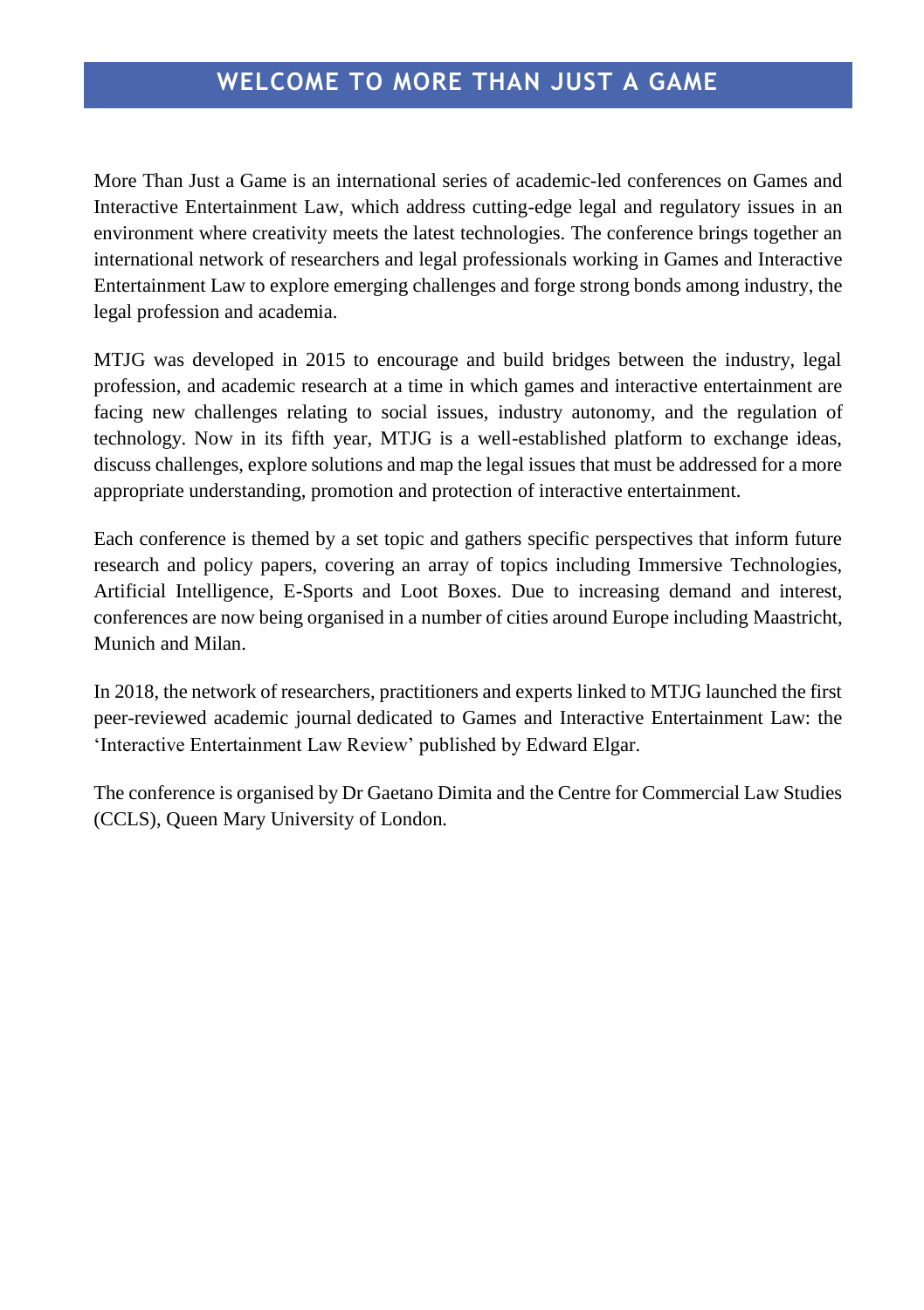#### **DAY 1 - APRIL 4**

#### **9.00-9.30 REGISTRATION – TEA & COFFEE**

#### **9.30-9.40 WELCOME TO THE STATE OF PLAY**

#### **DR GAETANO DIMITA,** SENIOR LECTURER IN INTERNATIONAL INTELLECTUAL PROPERTY LAW, CENTRE FOR COMMERCIAL LAW STUDIES (CCLS)



Gaetano is an Interactive Entertainment and Intellectual Property Law Scholar, the lead organizer of this conference, the Editor-in-Chief of the Interactive Entertainment Law Review (Edward Elgar) and a passionate gamer. He is the deputy director of the Queen Mary Intellectual Property Institute, a member of the Executive Committee of the British Literary and Artistic Copyright Association, the UK national group of the Association Litteraire et Artistique Internationale; a member of the British Copyright Counsel Copyright and Technology Working Group, and a member of the UK IPO Copyright Advisory Council. Gaetano teaches

International and Comparative Law of Copyright and Related Rights, Global Intellectual Property Law, Art and Intellectual Property Law and Interactive Entertainment Law. Gaetano is also a qualified Avvocato in Italy (Italian Bar Association Rome).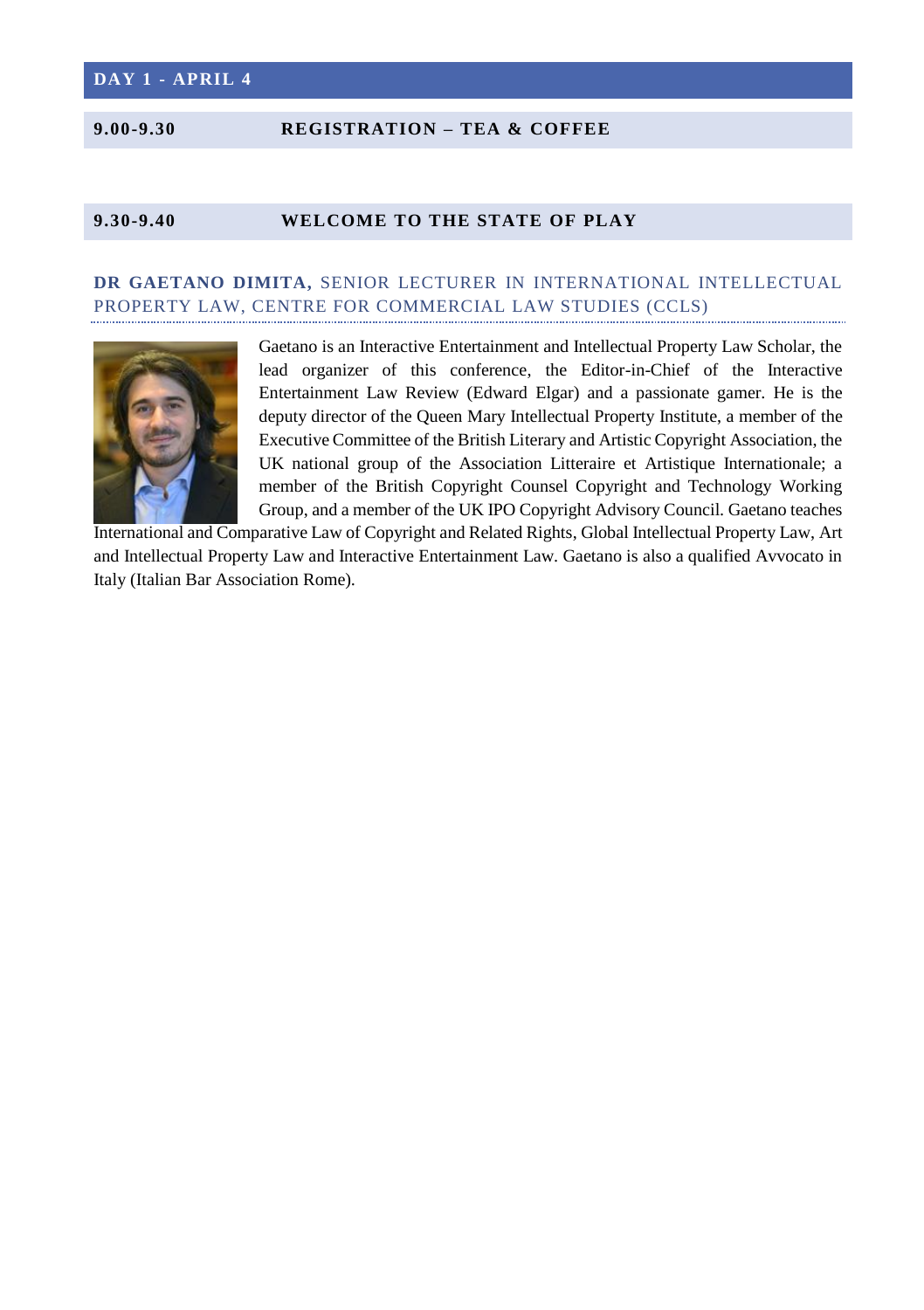Some academics have postulated that we literally live within a video game of a future society. Whether we do or not, video games are everywhere and our existence has been vastly gamified. What should we do as we realize the metaphor has become our life? So many still assume the world of video games exists in isolation with its sole purpose being to provide entertainment. Its actual scope and reach is wider, deeper and more interdisciplinary than any of us would have thought.

#### **9.40-10.00 'CAN GAMES RULE THE WORLD?'**

Over the course of its relatively short life, the games industry has come a long way technologically, creatively and financially and has also broadened its user demographics. But how does it really measure against other entertainment industries, and is it nearing the limits of what it can achieve? At a time when the industry is facing increasing challenges from politicians and regulators over issues such as addiction and the boundaries with gambling, what are the prospects of the industry being able to make a legitimate claim to being the world's leading entertainment industry and to establish itself as making a meaningful contribution to society?

#### **PAUL GARDNER,** PARTNER, WIGGIN



Paul is a lawyer with a long history of working with businesses in the digital entertainment and technology sectors. He specialises in structuring, drafting and negotiating contractual arrangements involving the development, financing and distribution of digital entertainment products and services, and in providing practical and commercial advice on the application of the related laws and regulations, including age ratings, ecommerce, consumer protection, data privacy, advertising and competition.

Paul is the author of Practical Commercial Law's guide to the computer games

industry and a member of the Editorial Board of the Interactive Entertainment Law Review. He was one of the original trustees of GamesAid, the charity set up by the UK interactive entertainment industry and is a member of the advisory board of the BGI, a charity established to champion British games culture.

The Legal 500 and Chambers & Partners' guides to top law firms name Paul as one of the UK's leading lawyers in the interactive entertainment industry.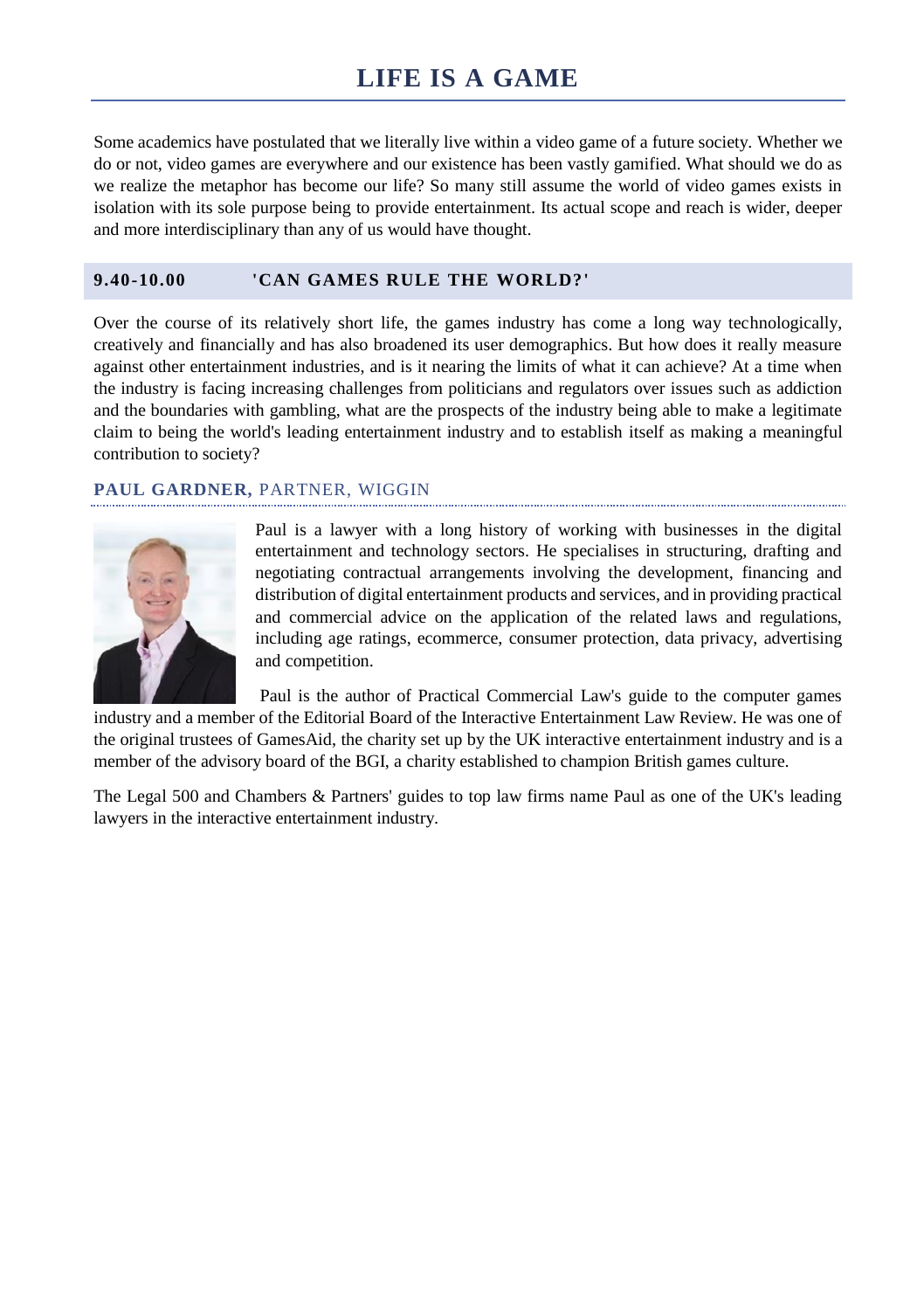#### **10.00-10.40 PERCEPTIONS, MISCONCEPTIONS & REALITY: HOW VIDEO GAMES ARE UNDERSTOOD**

How are video games and players perceived today? Are those perceptions accurate and helpful? How are messages in and of gaming being transmitted, and what impact are they having? What do gamers and the industry need to do to ensure we are understood? What are the benefits of video games? How is the increasing cultural impact of video games reflected in news coverage? Are we mislabeling societal issues as game problems? In other words, do games reflect society's problems or actually add to them?

#### **CHAIR: BEATA SOBKOW**, ASSOCIATE, HARBOTTLE & LEWIS



Beata Sobkow works as a solicitor in Harbottle & Lewis LLP's Technology, Media, and Entertainment team and is part of the firm's Video Games Group. As a solicitor, she focuses on data protection and intellectual property law. However, first and foremost, she is a gamer who is passionate about video games and the video games industry as a whole.

#### **MAGNUS ANDERSON**, VIDEO GAME HISTORIAN



Magnus Anderson is the co-author of Grand Thieves & Tomb Raiders, a history of British home computers and videogames. He has written or spoken about games history for The Sunday Times, The Telegraph and Radio 4, and also given lectures on the subject at universities, conferences and conventions. He had previously spent 15 years working in capital markets and structured finance. He's always likely to start talking about old computer games given the chance!

#### **JONATHAN ELMERGREEN,** EXECUTIVE DIRECTOR, HEVGA



Jonathan Elmergreen is the Executive Director for the Higher Education Video Game Alliance, the international professional association for faculty, students, and institutions that work in video games, interactive media, and digital media. In his work with the Alliance, he serves members of the games and higher education community through field building, academic services, public advocacy, and policymaker engagement. Under Jonathan, membership has grown to represent over 310 universities worldwide, and HEVGA has become a global leader and voice in games through strategic global partnerships with governing bodies, agencies, foundations, associations, and organizations and a strong network of esteemed

fellows, scholars, and members.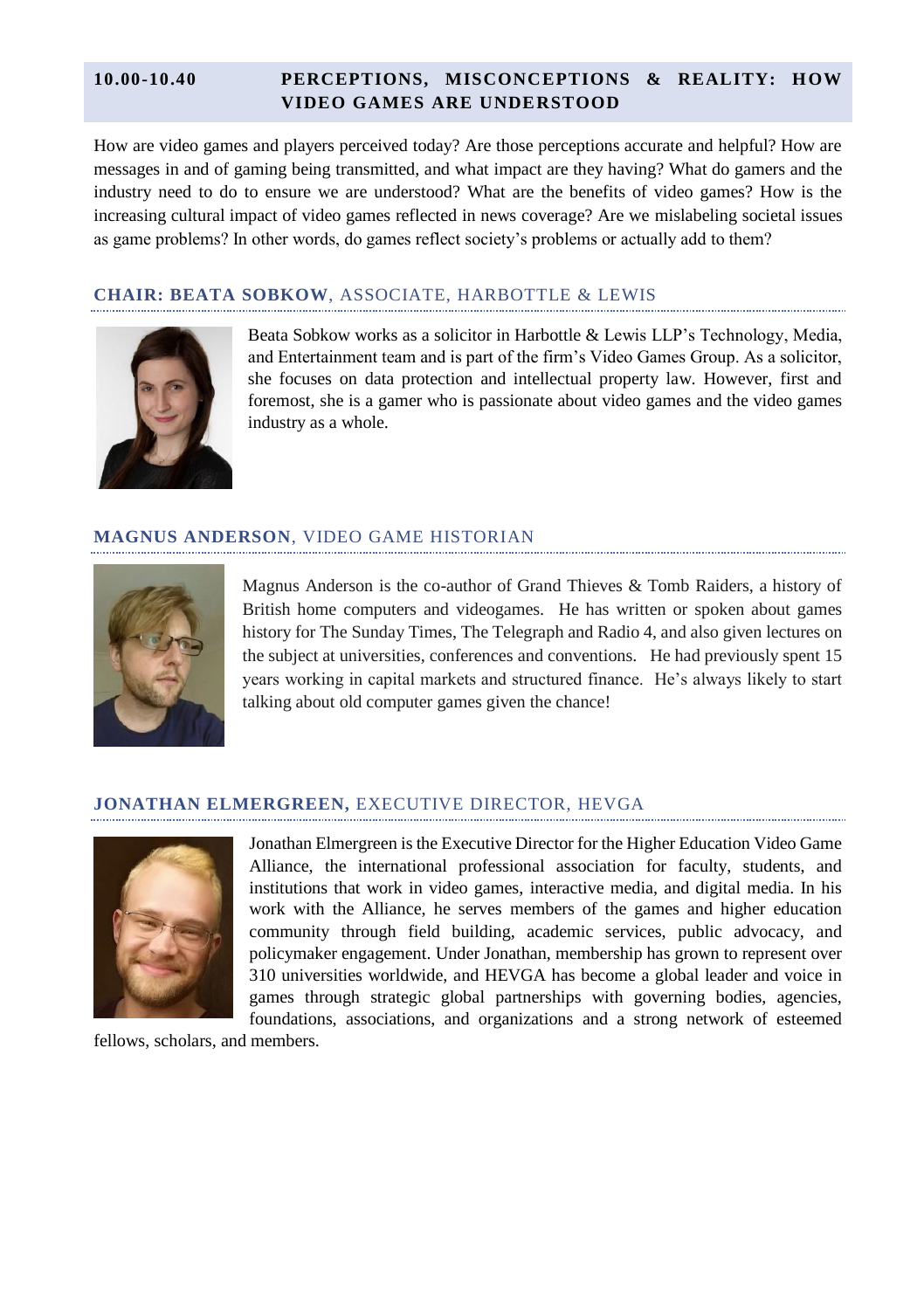#### **NAV SUNNER,** FOUNDER & CEO, NAVATRON



Nav has been involved with the video games industry since the late 90s and has been a gamer since the mid-70s. He is a qualified lawyer and holds a Masters in Intellectual Property Law. He has acted as both in-house counsel and external adviser for a variety of companies in the industry including developers, publishers and service companies. Later he moved into business development/strategy roles. His last role was being part of the management team of a major publisher's games studio where he was responsible for forging and managing all key external partnerships. Ultimately, this combined experience led him to set up "Navatron" a business and legal consultancy

entirely focused on the games industry. He is also director of an esports company and is a legal consultant at both Wiggin and A&O.

#### **10.40-11.00 LANGUAGE AND LIFE THROUGH VIDEO GAMES: INTERACTION, CONTEXT AND STORY**

This paper brings together cutting-edge research on videogames in complementary disciplines for whom the role of social context plays a particular part analytically: linguistic anthropology, media linguistics, and digital humanities (Mendoza-Denton 2016, Bucholtz 2014, Ensslin 2011, 2012, Myketiak, 2015). In these domains the role of context covers interaction, social variables such as gender and ethnicity, literary antecedents and creativity, communication between and among players, and technical aspects of the communicative signal that are relevant to the legal arena: inference, indirectness, and cultural cues. Taken together, the disciplines that try to better understand communication, interaction, language use, and narrative display and performance in everyday life can bring new questions to bear, add insights to current ones, and provide tools for analysis and understanding in the legal and gaming arenas*.*

#### **DR COLLEEN COTTER,** READER IN MEDIA LINGUISTICS



Colleen Cotter is Dean for Education in the Faculty of Humanities and Social Sciences and Reader in Media Linguistics at Queen Mary University of London. Her research areas include news media language, story forms, the impact of technology on interaction, and language in use. She taught full-time in linguistics and journalism departments in universities in California and Washington DC, before relocating to London. She is the author of *News Talk: Investigating the Language of Journalism* (2010; Cambridge), co-editor of the Routledge *Handbook of Language and Media*  (2018), and a long-time supervisor of numerous undergrad and postgraduate new

media and online/digital research projects.

**11.00-11.30 COFFEE BREAK**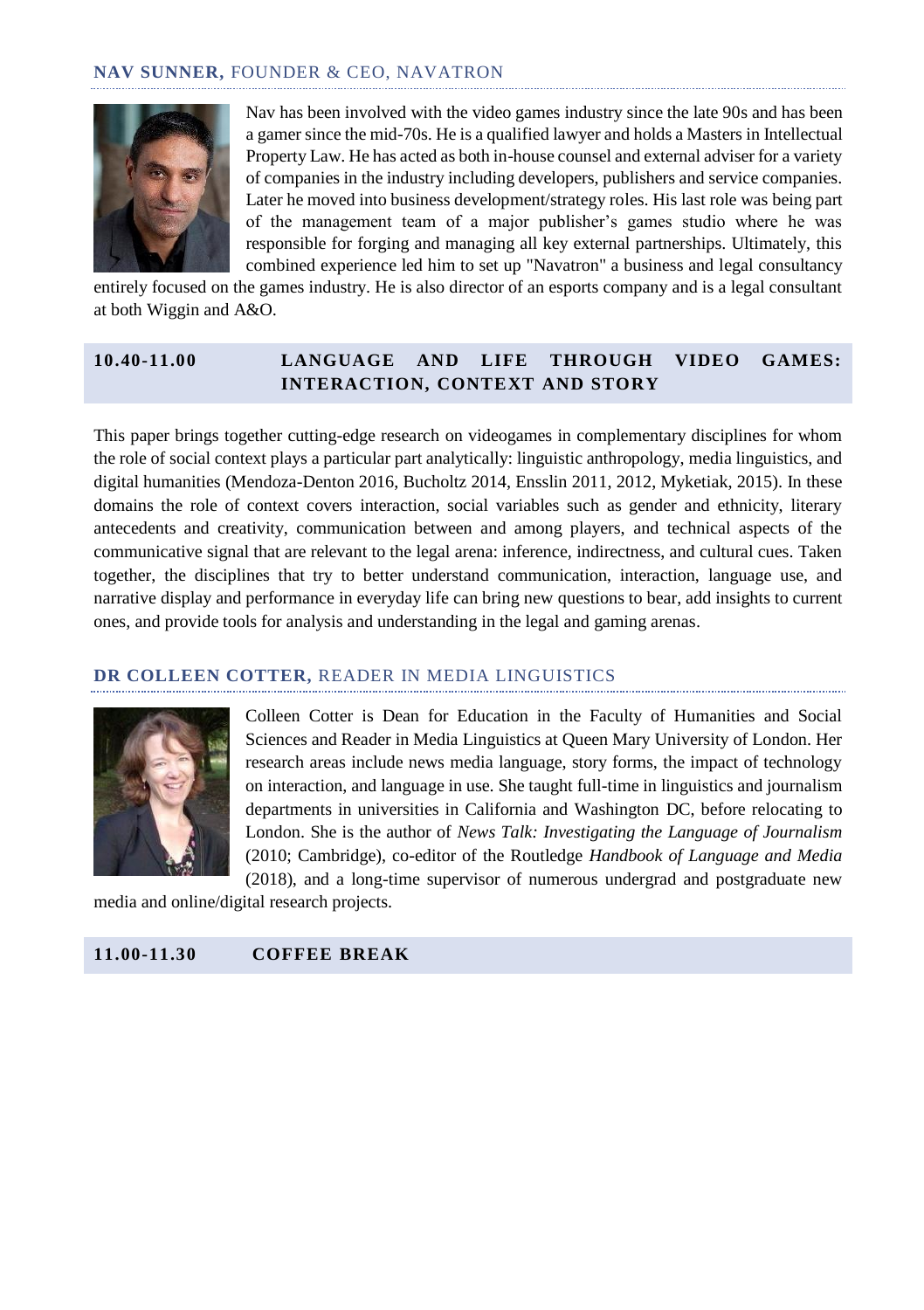#### **11.30-11.40 LOOT BOXES & THE RISKS OF RANDOMISED MONETISATION**

**DR GAETANO DIMITA,** SENIOR LECTURER IN INTERNATIONAL INTELLECTUAL PROPERTY LAW, CENTRE FOR COMMERCIAL LAW STUDIES (CCLS)



#### **PROFESSOR JON FESTINGER,** CENTRE FOR DIGITAL MEIDA, ALLARD SCHOOL OF LAW, UBC, HONORARY INDUSTRY PROFESSOR, CCLS, QMUL



Jon Festinger, Q.C. is a Vancouver, British Columbia based counsel and educator. He is Honorary Industry Professor at the Centre for Commercial Law Studies working collaboratively with Professor Gaetano Dimita on a series of teaching, research, conference and journal projects. He is also a Professor of Professional Practice at Simon Fraser University and a faculty member of the Centre for Digital Media. Professor Festinger has taught a wide variety of law courses relating to intellectual property, communications, journalism, sports and business over almost 25 years at the law school at UBC, now known as the Allard School of Law, as well

as teaching at various times at the UBC Graduate School of Journalism, the Thompson Rivers University Faculty of Law and the University of Victoria Faculty of Law. He is the author of the first edition of Video Game Law published by LexisNexis in 2005, and co-author of the second edition published in 2012. Professor Festinger is a graduate of McGill University's Faculty of Law. While at McGill, Professor Festinger received a Scarlet Key (awarded to outstanding students who have demonstrated distinction and leadership) and also was a Director of the McGill Legal Aid Clinic.

Professor Festinger practices law and consults through Festinger Law & Strategy and is Media & Copyright Counsel to Broadband TV. He is Past Chair of Ronald McDonald House British Columbia, a Director of viaSportBritish Columbia, and a member of the Law Society of British Columbia's Rule of Law and Lawyer Independence Advisory Committee. Professor Festinger began his legal career in private practice with an emphasis on matters relating to freedom of expression. In turn, he became a partner in the Vancouver firm of Owen Bird, General Counsel of WIC (Western International Communications) Ltd., Senior Vice President of the CTV Television Network and Executive Vice President, Business & General Counsel of the Vancouver Canucks of the NHL and the arena in which they played, General Motors Place. While at CTV he helped launch VTV (Vancouver Television) and was the station's first General Manager. Professor Festinger's current research interests relate to the relationship between concepts of justice and evolving technologies. In particular, the impact of law and regulation on creative endeavours, intersections of copyright fair dealing with freedom of expression particularly regarding video game "mods", the right to freedom of thought in virtually real environments, and digital ethics. He is also actively committed to open and distance education through the web.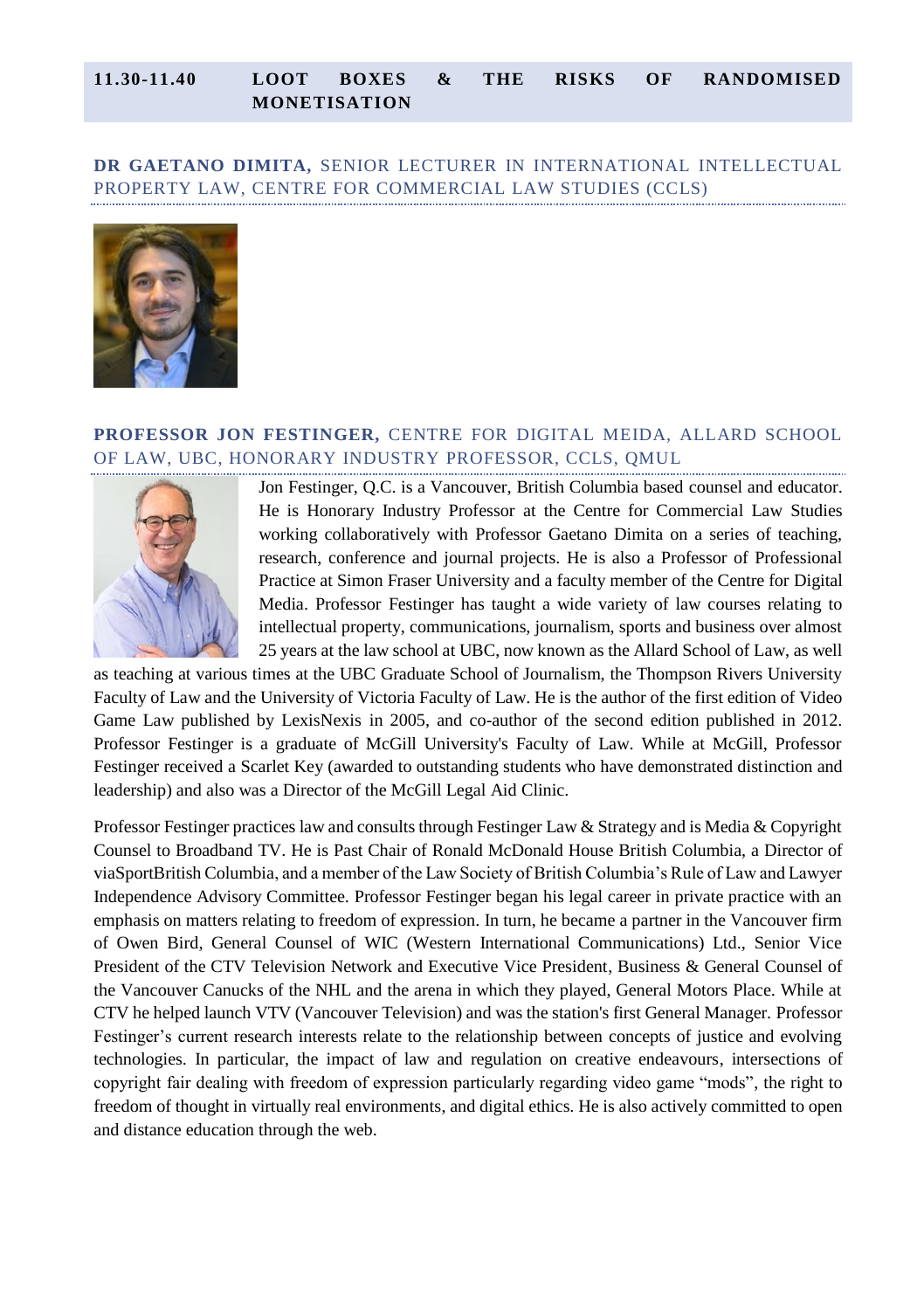#### **11.40-12.00 VIDEO GAMES AND SOCIETIES: DO CULTURAL NUANCES INFLUENCE OUR CHOICE OF TITLE TO PLAY**

Which values do gamers look for when choosing games to play: purpose, role, and story? Is a model of ingame self-personification similar in all societies or it is affected by cultural diversity? We attempted to trace preferences of gamers around the world and to explain whether gamers' choices were universal or reflective of their specific cultures in 2018.

#### **TAMARA SAKOLCHYK,** SENIOR COUNSEL, WARGAMING GROUP LIMITED



Tamara Sakolchyk is Head of Business & Legal at Wargaming. She specialises in game monetisation, e-commerce and taxation of in-game sales. With the benefit of a law firm background, Tamara assists Wargaming business teams with the implementation of co-branding and loyalty programmes, taxation of games-asservice in various jurisdictions, and navigation through the cobweb of payment services. She also deals with consumer protection issues and third party publishing.

Tamara spent five years lecturing at the Belarusian State University (Minsk, Belarus); this year she is giving lectures on legal aspects of videogame monetisation

at the High School of Economics (Moscow, Russia). Tamara is also one of the organisers of the moot court competition Games Industry Law Summit: Legal Challenge.

#### **YAHOR YEFANAU,** GENERAL COUNSEL, AWEM GAMES



Yahor Yefanauis General Counsel at Awem Games, a mobile studio with expertise in casual gaming and a particular focus in match3. Yahor has a special interest in online gambling and in-game sales regulation and taxation, digital marketing activities and IP protection. Yahor's background includes m&a projects and IT practice in a law firm. Yahor is a Queen Mary alumnus and winner of the Wargaming Legal Challenge of 2017.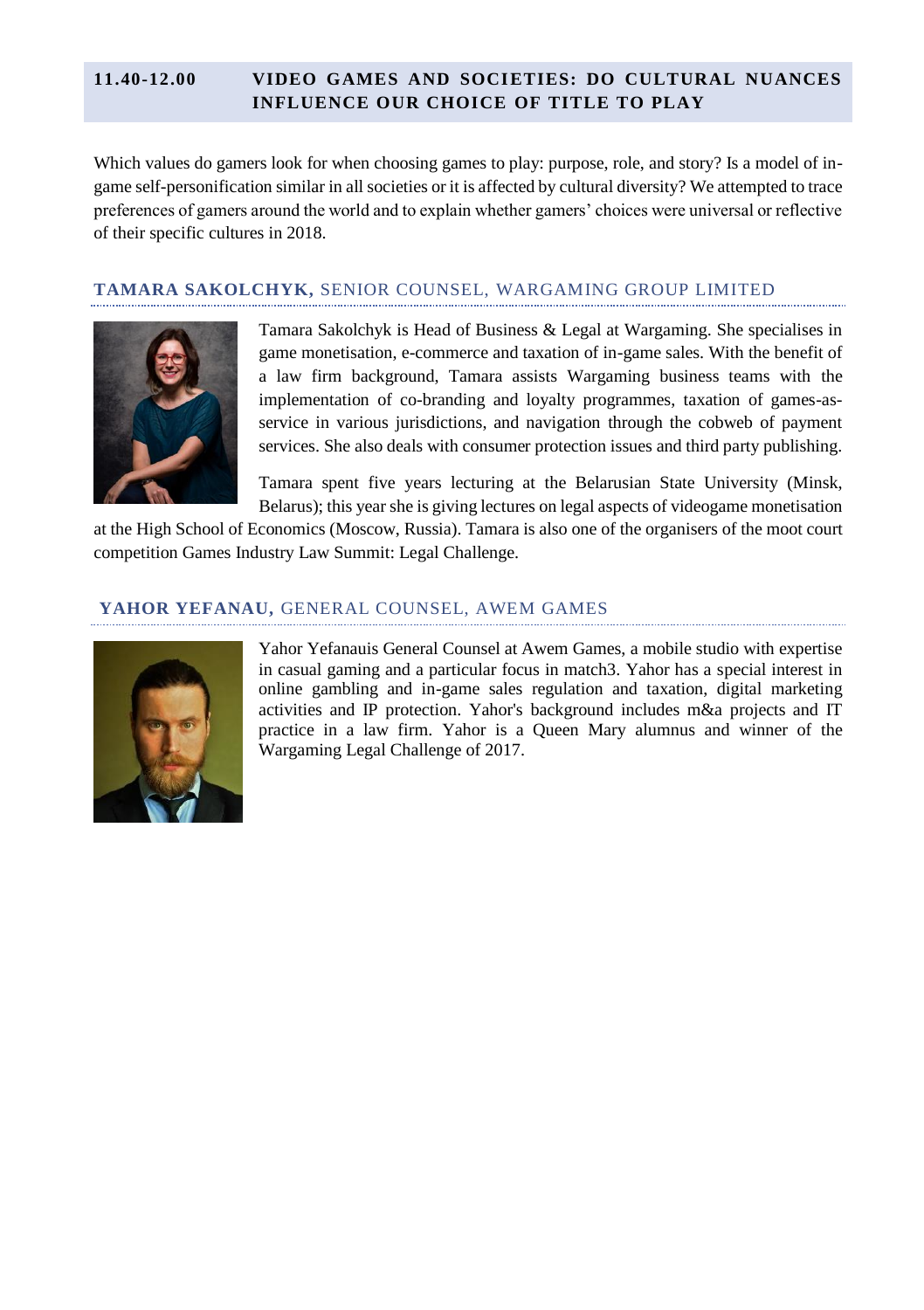#### **12.00-12.20 GAMES, RESEARCH, POLICY AND POLITICS IN HIGHER EDUCATION TODAY**

From moral panics about games and violence, assumptions in multiple directions regarding games and health, misunderstandings and popularization of academic research, tensions between historical preservation and academic use versus intellectual property and brand management, and more, the present slate of issues facing games in higher education is complex and multi-faceted. These issues have farranging effects across program design, research prioritization, academic and industry relations, university structure, and more. This talk outlines these present-day issues and their impacts from the viewpoint of the Higher Education Video Game Alliance, a service organization representing over 325 universities worldwide that offer curriculum related to games and media, and grounds the discussion both in the historical advancement of this work within the university as well as looking forward to ways these issues are likely to affect the future of the field.

#### **ANDREW PHELPS**, PROFESSOR OF ART & DESIGN, ROCHESTER INSTITUTE OF TECHNOLOGY



Andrew "Andy" Phelps is a Professor of Art & Design at Rochester Institute of Technology (RIT). He is the also the founder of the RIT School of Interactive Games & Media, the founder of the RIT Center for Media, Arts, Games, Interaction & Creativity (MAGIC) and the founder of the related campus-wide studio and production organization, MAGIC Spell Studios.

He led the design and establishment of the RIT Masters of Science in Game Design &

Development, as well as a Bachelor degree on the same subject, both of which have been ranked in the top 10 in the nation since their creation by the Princeton Review. His alumni can be found at major studios worldwide including Microsoft 343 Industries, Activision Blizzard, Bungie, Sony, Zynga, and more, as well as numerous other engineering, art, design, and interactive media companies. His students have also gone on to successful careers in graduate and doctoral programs, government agencies at the local, state, national and international level, non-profits, and several philanthropic foundations.

His work in game design, game development, game art and game education is recognized internationally, has regularly been presented at numerous academic conferences and in related journals, has been supported by grants from multiple federal agencies, numerous state and local agencies, and research labs at private corporations. These include the Library of Congress, the National Science Foundation, the US Department of Education, Microsoft Research, and more. His work has also been extensively covered in the popular press and trade literature, including USA Today, CNN, the New York Times, Polygon, Gamasutra, Inside HigherEd, the Chronicle, Campus Technology, etc. In addition to his roles at RIT, he currently serves as president of the Higher Education Video Game Alliance (HEVGA), which he co-founded with colleagues in 2014, and which now represents over 310 colleges and universities with games curricula worldwide. In the spring of 2019 Phelps is serving as a Games Scholar in Residence at the School of Communications at American University, working with faculty and staff at the School and the AU Game Lab. He maintains a website featuring his work as an artist, researcher, and educator a[t https://andyworld.io/](https://andyworld.io/)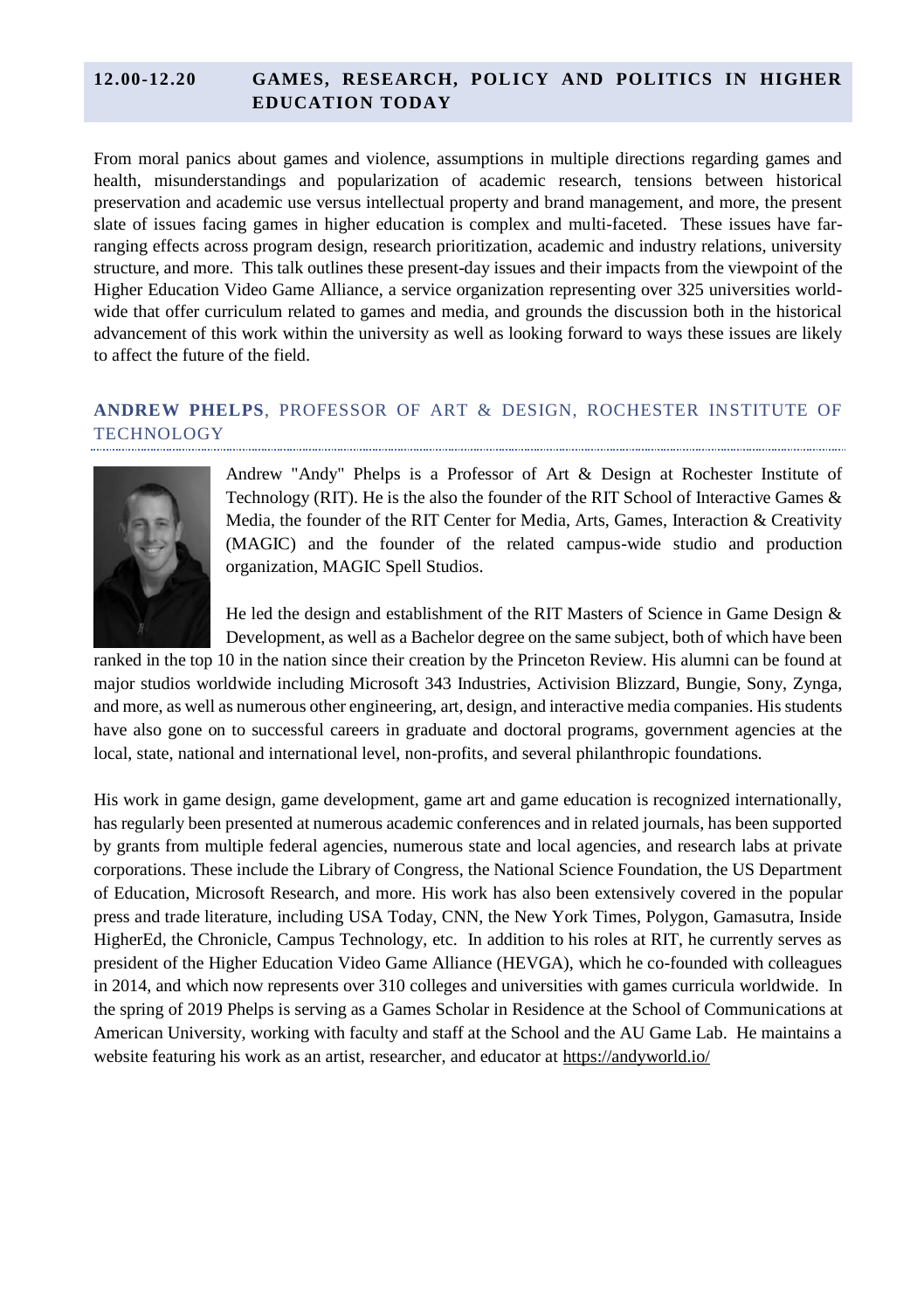## **THE VIDEO GAME ECOSYSTEM**

The business of video game and interactive entertainment, in particular the ways we buy, play and interact with video games, is constantly evolving. Among the most recent technological advancements is cloud gaming, but with so much happening so quickly, what will the games ecosystem look like even 5 years from now?

#### **12.20-12.40 PLAYING IN THE CLOUDS: TECHNOLOGIES, SERVICES AND LEGAL IMPLICATIONS**

#### **CHRISTOPHER MILLARD**, PROFESSOR OF PRIVACY AND INFORMATION LAW, CCLS, OMUL.



Christopher Millard is Professor of Privacy and Information Law and head of the Cloud Legal Project at the Centre for Commercial Law Studies, Queen Mary University of London. He is also co-director of the Microsoft Cloud Computing Research Centre and is Senior Counsel to the law firm Bristows. He has over 35 years of experience in the technology law field, in both academia and legal practice. He is Editor and Co-Author of Cloud Computing Law (Oxford University Press, 2013) and is a founding editor of the International Journal of Law and IT and of International Data Privacy Law. Christopher is a Fellow and former Chairman of the Society for Computers & Law, a past-President of the International Federation of

Computer Law Associations, and a past-Chair of the Technology Law Committee of the International Bar Association. A selection of his papers is available for free download from SSRN.

#### **12.40-13.00 THE POLITICAL ECONOMY OF TWITCH**

Cloud computing has pervaded modern life, both for consumers and businesses. Entertainment services such as music and video streaming are routinely delivered to consumers using cloud-based delivery. Technical factors, notably latency, have until recently delayed the widespread deployment of cloud gaming services. However, specialist gaming providers are now scrambling to move to the cloud. In doing so, many will rely on the major cloud service providers (including AWS, Google and Microsoft), which themselves may be significant competitors in cloud gaming markets.

This session will unpack the implications of cloud computing as a means of delivering computing resources as a service via the internet, typically using an on-demand, rapidly scalable, and pay-as-you-go model. While offering many advantages, cloud computing - and particularly 'layered' cloud models - can complicate contractual relationships and pose regulatory challenges, including under data protection law.

#### **MIA CONSALVO**, CANADA RESEARCH CHAIR IN GAME STUDIES & DESIGN, CONCORDIA UNIVERSITY



Mia Consalvo is Professor and Canada Research Chair in Game Studies and Design at Concordia University in Montreal. She is the co-author of Players and Their Pets, co-editor of Sports Videogames and author of Cheating: Gaining Advantage in Videogames. She has most recently completed the book Atari to Zelda: Japan's Videogames in Global Context, about Japan's influence on the videogame industry and game culture.

Mia runs the mLab, a space dedicated to developing innovative methods for studying games and game players. As a member of the Centre for Technoculture, Art & Games (TAG), she has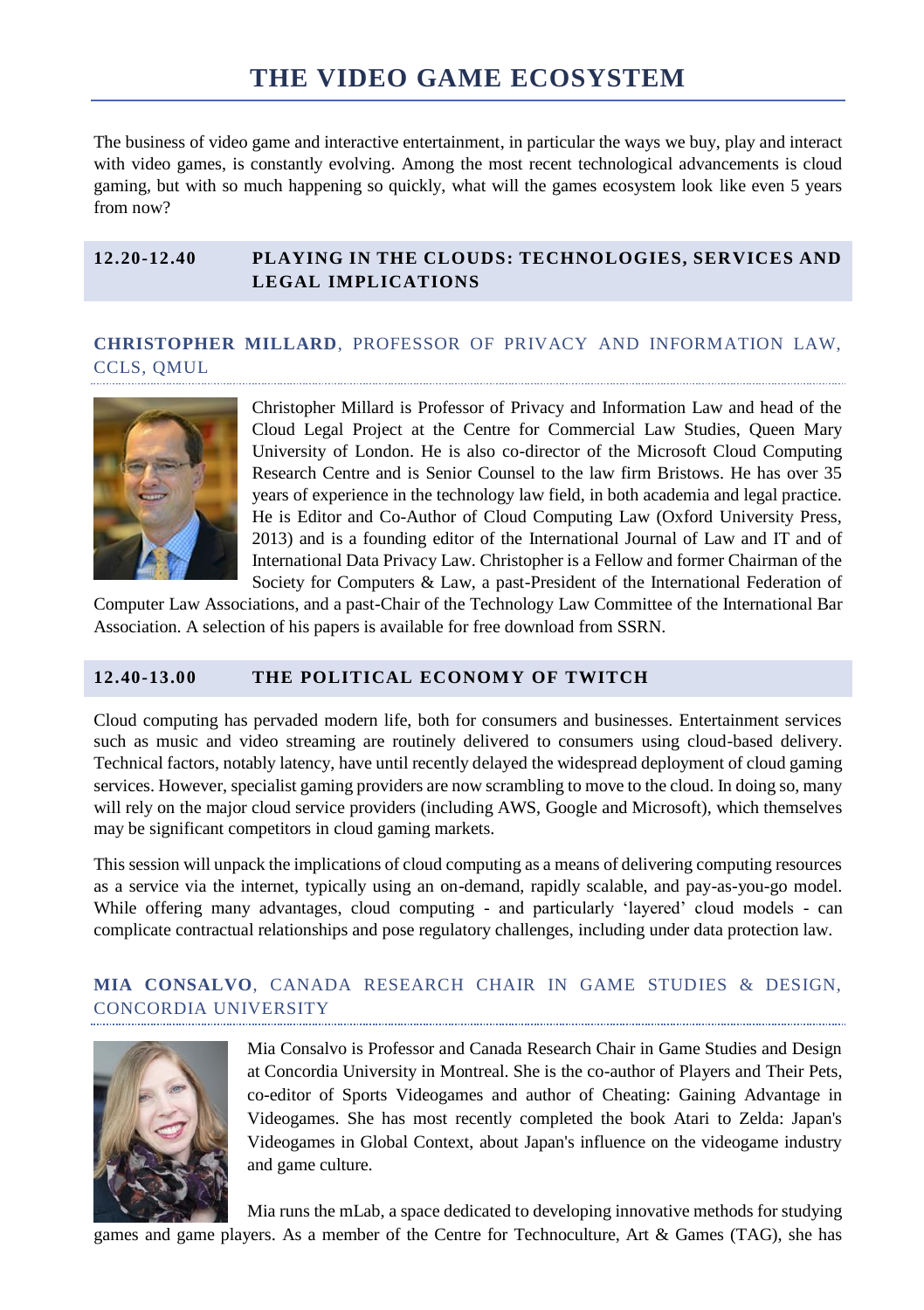presented her work at professional as well as academic conferences including regular presentations at the Game Developers Conference. She is the Past President of the Digital Games Research Association, and has held positions at MIT, Ohio University, Chubu University in Japan and the University of Wisconsin-Milwaukee.

#### **13.00-14.00 LUNCH**

**14.00-15.30 PANEL: THE EVOLUTION OF THE VIDEO GAME ECOSYSTEM**

This panel will look at how the ecosystem is structured, what are the challenges, roles and responsibilities of the principal actors (game developer, publisher, digital distribution company, trade associations, etc.) and answer questions such as: with the long-predicted Cloud Gaming model finally becoming a viable option, what will change? Where will strategic partnerships outside of the video game world, attention scarcity, and collab-etition (collaboration and competition) with other media/creative industries take us?

#### **CHAIR: SEAN F. KANE**, PARTNER, FRANKFURT KURNIT



Sean F. Kane is co-Chair of the Interactive Entertainment Group at Frankfurt Kurnit, where he represents companies in the video game industry. Mr. Kane represents clients in transactions involving console and PC video games, eSports, online gaming, social gaming, mobile and tablet gaming, virtual worlds, virtual currency, mobile apps and social media. He has considerable experience negotiating licenses and developer and publisher agreements, and in protecting and monetizing the intellectual property rights of video games and related social media applications, including trademark and copyright protection, clearance and enforcement. He also has experience litigating complex business and intellectual property disputes in federal and state courts at trial

and appellate levels and in ADR forums throughout the country.

Mr. Kane is a founding member of the Video Game Bar Association. He is a member of the American Bar Association Section of Intellectual Property Law, where he recently served as Chair of the Computer Games and Virtual Worlds Committee. Additionally, he is a member of the Section of Science & Technology Law, where he served as the founding Chair of the Virtual Worlds and Multiuser Online Games Committee. Variety magazine named Mr. Kane to its 2017 Dealmakers Elite New York list and 2016 Legal Impact Report. A frequent writer, Mr. Kane is the co-author most recently of Video Game Law: Everything You Need To Know About Legal and Business Issues in the Game Industry, published by Taylor & Francis/CRC Press (2018).

#### **CANON PENCE**, GENERAL COUNSEL, EPIC GAMES



Canon Pence is General Counsel for Epic Games and a leading video games and game engine developer. Mr Pence has worked with the games industry for over a decade, having been a video games litigation and IP associate for the law firm Hunton & Williams prior to going in-house at Epic. He is a graduate of the University of North Carolina at Chapel Hill and received his JD from the University of North Carolina School of Law. In 2014, Mr Pence was named a Corporate Counsel of the Year by the Triangle Business Journal.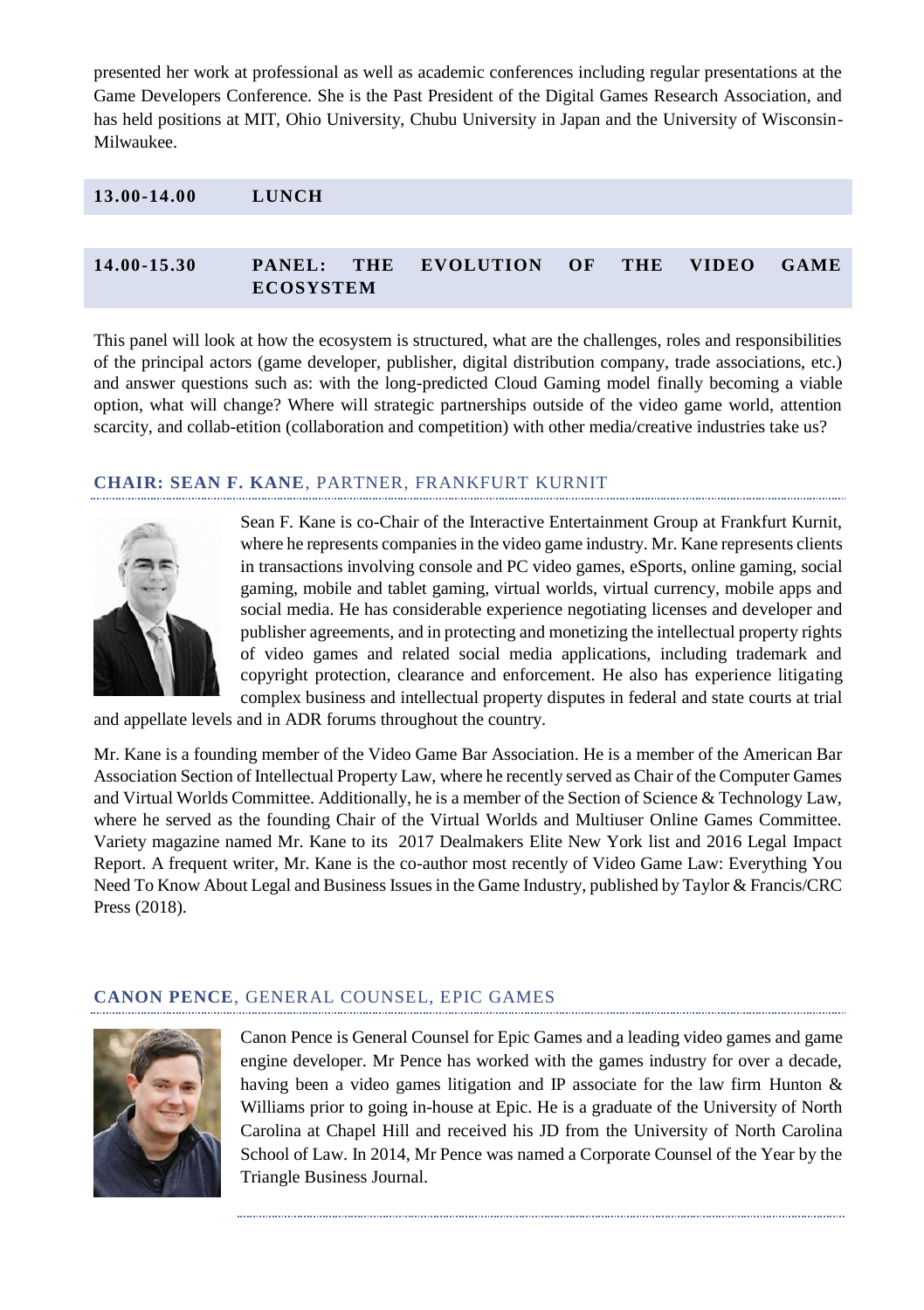#### **ANN BECKER,** HEAD OF POLICY AND PUBLIC AFFAIRS, INTERACTIVE SOFTWARE FEDERATION EUROPE (ISFE)



ISFE is the European Federation representing the video games industry towards the European institutions and serves its membership across Europe. ISFE's membership comprises national trade associations in 18 territories in Europe and 15 of the major video game companies. Prior to joining ISFE in 2017, Ann was Senior Adviser to the European Publishers Council on copyright, strategic project and public affairs campaigns (2010-2017).

Ann has also served as Director for the IP, Media, Entertainment & Sports practice at Hill+Knowlton Strategies in Brussels, advising various technology and media

companies (2011-2013). Earlier in her career (1998-2010), Ann represented the French media group Lagardère SCA towards the European institutions in the field of publishing, TV & radio broadcasting, retail and sports rights.

At ISFE Ann is advancing ISFE's role as the video game industry's voice towards EU policy makers by developing, managing and executing a strategic approach to ISFE's policy and public affairs activities. Ann holds an MA from King's College, University of London in UK, EU & US Copyright and an MA from the University of Paris in Regional Economic Development and international Cooperation.

#### **PATRICK SWEENEY**, PARTNER, IELAW



Patrick Sweeney is one of the leading attorneys in the games industry, having served both as in-house and external counsel to a variety of companies in his career. In his 18+ years in the games industry, Patrick has negotiated an array of game development agreements, resulting in the commercial release of more than 250 games across all distribution platforms and territories. In addition, he has represented clients with respect to game rights for more than 50 major motion pictures and television properties, as well as negotiated numerous technology licenses and other agreements inherent to the games industry.

Prior to establishing the Interactive Entertainment Law Group in late 2013, Patrick was the head of the Video Game practice for Reed Smith LLP and helped to grow the practice into the largest game-specific legal team in North America. Patrick has written or been featured in various articles for such publications as The Daily Journal, Game Developer Magazine, [a]List Daily and others. Additionally, Patrick is a frequent speaker on legal issues pertaining to the games industry on behalf of organizations such as Law Seminars International, International Game Developers Association, the American Bar Association and the Beverly Hills Bar.

Patrick is a founding member and President of the Video Game Bar Association, an invitation-only organization made up of the top legal practitioners in the games industry. He is an Adjunct Professor at Southwestern Law School in Los Angeles, where he teaches a course entitled Video Game Agreements. Patrick has also lectured law students at the University of Southern California, UCLA, Loyola and Washington University.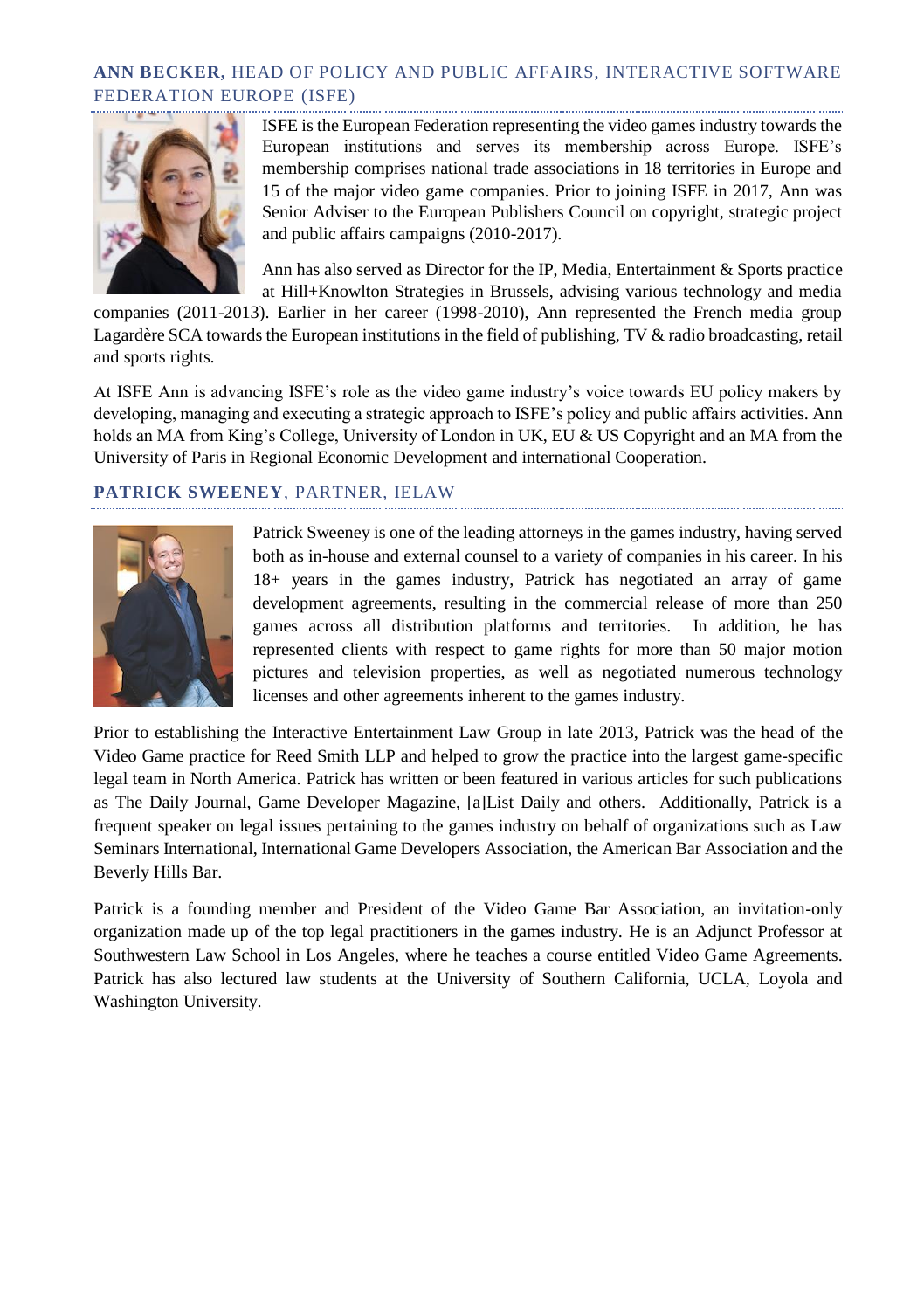#### **JAS PUREWAL**, PARTNER, PUREWAL & PARTNERS



Jas Purewal is a digital entertainment lawyer and business advisor specialising in video games, esports and tech. He advises on the legal, business and operational aspects of running a digital entertainment business and in particular deals with negotiation, intellectual property exploitation, regulation and dispute resolution. He advises some of the leading digital entertainment businesses in the world, from major games developers and publishers to global esports teams and tech companies.

Jas is co-author of the World Intellectual Property Organisation's textbook on digital entertainment law and is a contributing author to several other digital entertainment textbooks. He is also a member of BAFTA and an advisory board member at the UK's National Film and TV School. He has been rated a leading advisor to digital entertainment businesses by the leading directory Chambers & Partners, clients commenting that "his knowledge of all the different areas we might want to go into allows us to broaden our business understanding and reach".

Jas founded Purewal & Partners after more than a decade of practice at international law firms including Olswang and Osborne Clarke in the City of London, and other firms in mainland Europe and in Silicon Valley. Jas is currently playing Prey, Zelda: Breath of the Wild, Clash Royale, and Hearthstone.

**15.30-16.00 COFFEE**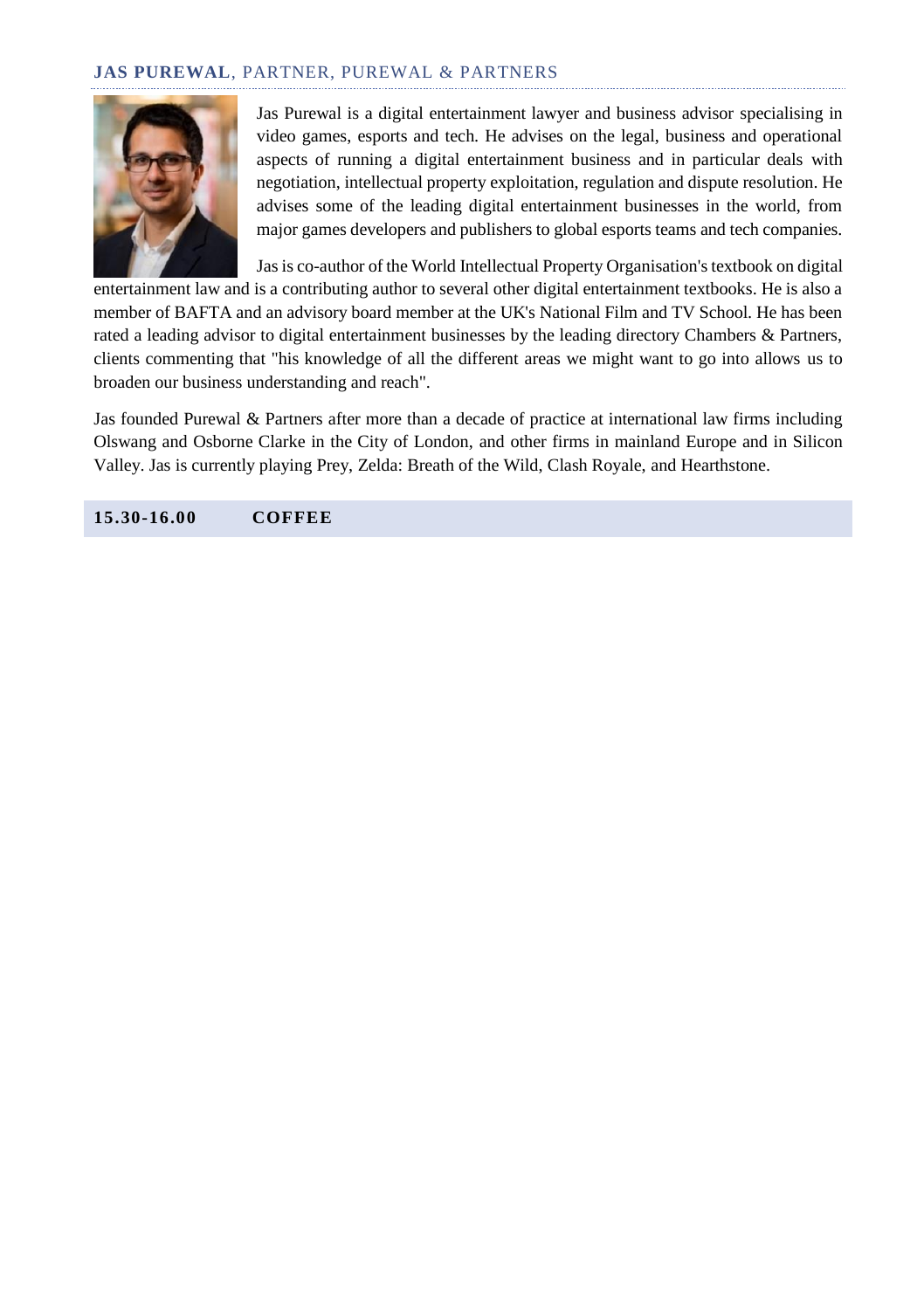Parsed through different lenses, today's video game players are customers, co-creators, athletes, influencers, and monetizable information sets. As games, platforms and communities evolve what will happen to players' citizenship?

#### **16.00-16.20 PLAYERS' RELATIONSHIPS IN TIMES OF AI**

This paper proposes to explore how the deployment of artificial intelligence techniques in video games could impact in the formation of social relations among gamers, and in the way video game content is discovered and consumed. The primary focus is to examine novel possible uses of artificial intelligence in video games, and how they relate to the general problematic dimensions of algorithmic policy landscape. In order to properly assess the many nuances of this phenomenom, this paper will follow the theoretical framework developed by the author, which comprises the following clusters: algorithmic awareness, scalability, opacity (tackling both technical complexity and legal obstacles to access due to intellectual property protections), interpretability/explainability (regarding deep architectures that are inscrutable), bias (both as selection bias in the training data or in model selection), accountability and fairness/inclusion. To do that, we will scrutinize how personal relations have been formed and mediated by video games since the early days of offline gaming to the new landscape of online persistent environments, addressing the communal sense of belonging revolving around live streaming and theorizing in the reasons of its success. In that context, we will concentrate on how some uses of artificial intelligence could be exploited to the detriment of players and content creators, profiting from their weaknesses and addictions and affecting discoverability. As a case study to illustrate this phenomenon, this paper will explore the patents granted for matchmaking algorithms, whether or not they have been deployed, as well as other potential uses of similar technologies.

#### **MICAELA MANTEGNA**, RESEARCHER, CENTER FOR TECHNOLOGY AND SOCIETY, SAN ANDRES UNIVERSITY



Micaela Mantegna is a lawyer graduated from the National University of Comahue (Argentina), where she taught civil liability, law and technology for almost fourteen years. After her Google Fellowship at the Center for Technology and Society at San Andrés University, she remained as a guest researcher and teaches about intellectual property, video games and artificial intelligence. She holds a specialist degree in Internet Law from the University of Buenos Aires, with a thesis on Artificial Intelligence and Governance of Algorithms, and a Diploma in Internet Governance from the University of San Andres, with a paper on online freedom of expression and automated content moderation.

As a lecturer, she has been invited to different local and international events, including the Internet Freedom Festival (Spain), Internet Governance Forum (Argentina) and RightsCon (Canada), to dissertate about algorithmic governance, public AI policy and video game law. Combining her passion for intellectual property, geek culture and video games, she founded "Geekylegal" as an outreach initiative to engage people outside academia on topics related to law, entertainment and technology. Known as "Abogamer" within her activity as a communicator, she participates as a weekly columnist for the Malditos Nerds show at radio Vorterix, covering E3, The Game Awards and other industry related events. Also, she is co-host of the "Control de Cambios" podcast which deals with subjects including technology, law and Internet. She has been Law Court Clerk in the Federal Judiciary Branch since 2005, where she also served as users trainer in several automation processes relating to various judicial management software packages and projects.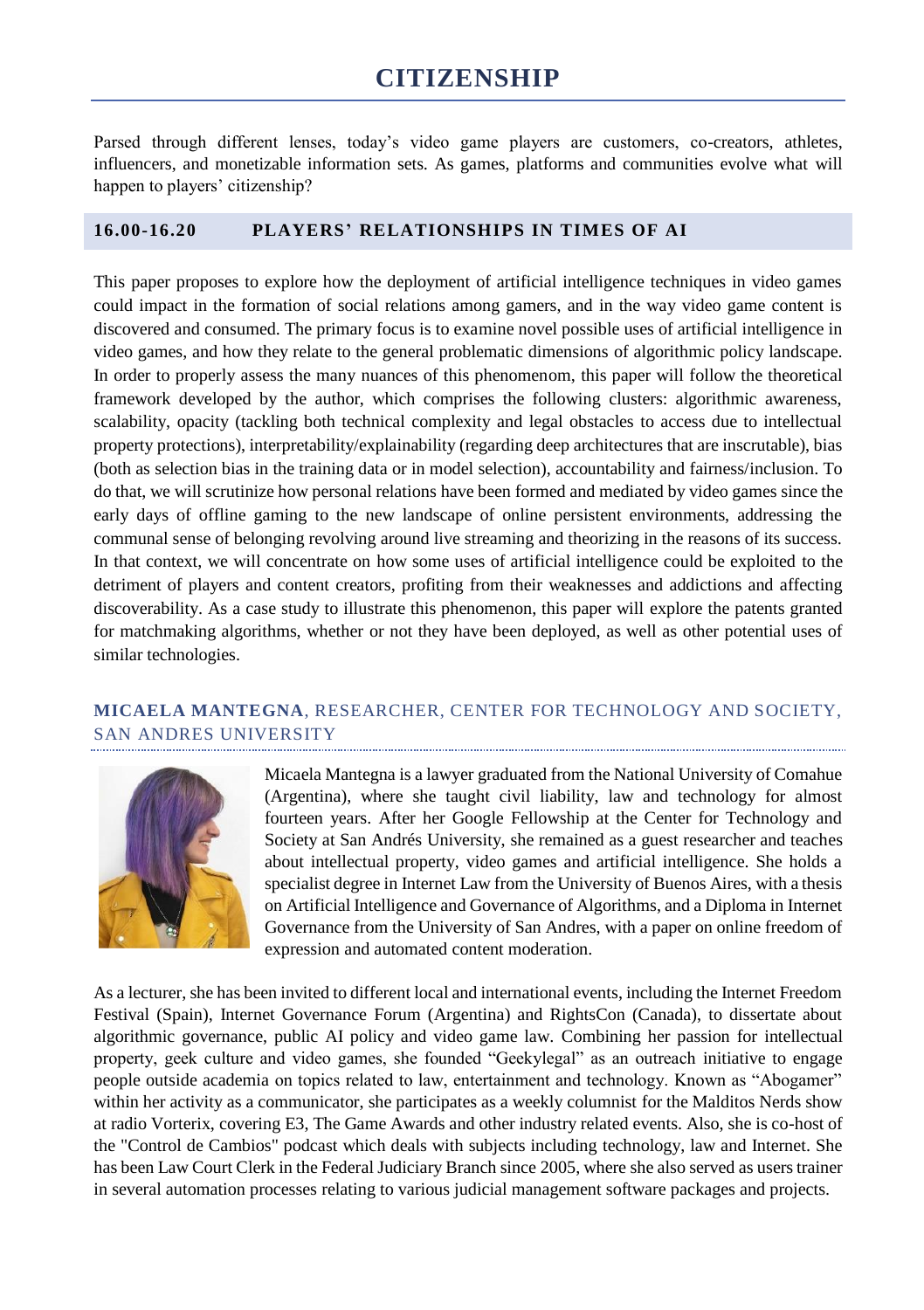#### **16.20-16.40 DATA ACCURACY**

The gaming and interactive industry has embraced the digital economy and has developed innovative connected features, creating documented players' profiles from their preferences, behaviours and private lives. However, inferred players' profiles created by big data, analytics and artificial intelligence are essentially related to their in-game persona – which could be fantasy – capturing only one part of their identity. At a time when games become more interconnected to other digital services, this biased profiling can paradoxically put the intimacy of the players at stake. Despite their ambition of transparency, recent privacy laws are not equipped to protect the accuracy of those inferred profiles and are even weakened by other regulations encouraging data mining, knowledge discovery or protection of commercial interests resulting from profiling.

#### **WILLY DUHEN,** INTERNATIONAL LEGAL AND PRIVACY, ACTIVISION BLIZZARD



Doctor of Law, Willy currently operates within Activation Blizzard's International legal team, working on various commercial and digital matters. He also leads the privacy and data protection program for Activision internationally. During his former academic life, Willy taught and published numerous articles about digital law, ISP liability, online services and data protection. He also worked for a few years at the CNIL (French privacy regulator) during the Snowden earthquake, dealing especially with intelligence services and law enforcement powers to access data from online and telecommunications activities. Within Activision, he has expended his expertise to the professional esports sector.

#### **16.40-17.00 DETOX GAMES**

"Log in to any online game or popular stream and there is a good chance you'll run into hostility, trash talk and aggression from strangers", 'The Guardian' writes. Community Support is on the forefront to tackle such behavior, but there always comes a time when the legal team comes into play. This session discusses the legal framework and experience with legal actions against unwanted social behavior, but also covers toxic activities such as bots, exploits, hacks, and the sale of virtual goods

#### **DR ANDREAS LOBER**, PARTNER, BEITEN BURKHARDT



Dr Andreas Lober is a Partner at BEITEN BURKHARDT's Frankfurt office. Being a gamer since 8-bit times, an Internet native since the 1990s and a lawyer since 2001, he advises national and international companies in the media and technology sector. He has worked on virtual items since 2006, and won the first European court decision against cheat bots 10 years ago, followed by what was presumably the first European court decision against gold-sellers. Other landmark cases include a judgement awarding damages to a games publisher against a file hosting service, lifting the de facto ban of "Doom", "Quake", and other infamous games, winning a series of cases against PEGI games being imported to Germany, securing an age

rating for "Dead Rising 4", and cross-border seizures of servers for cheat bots.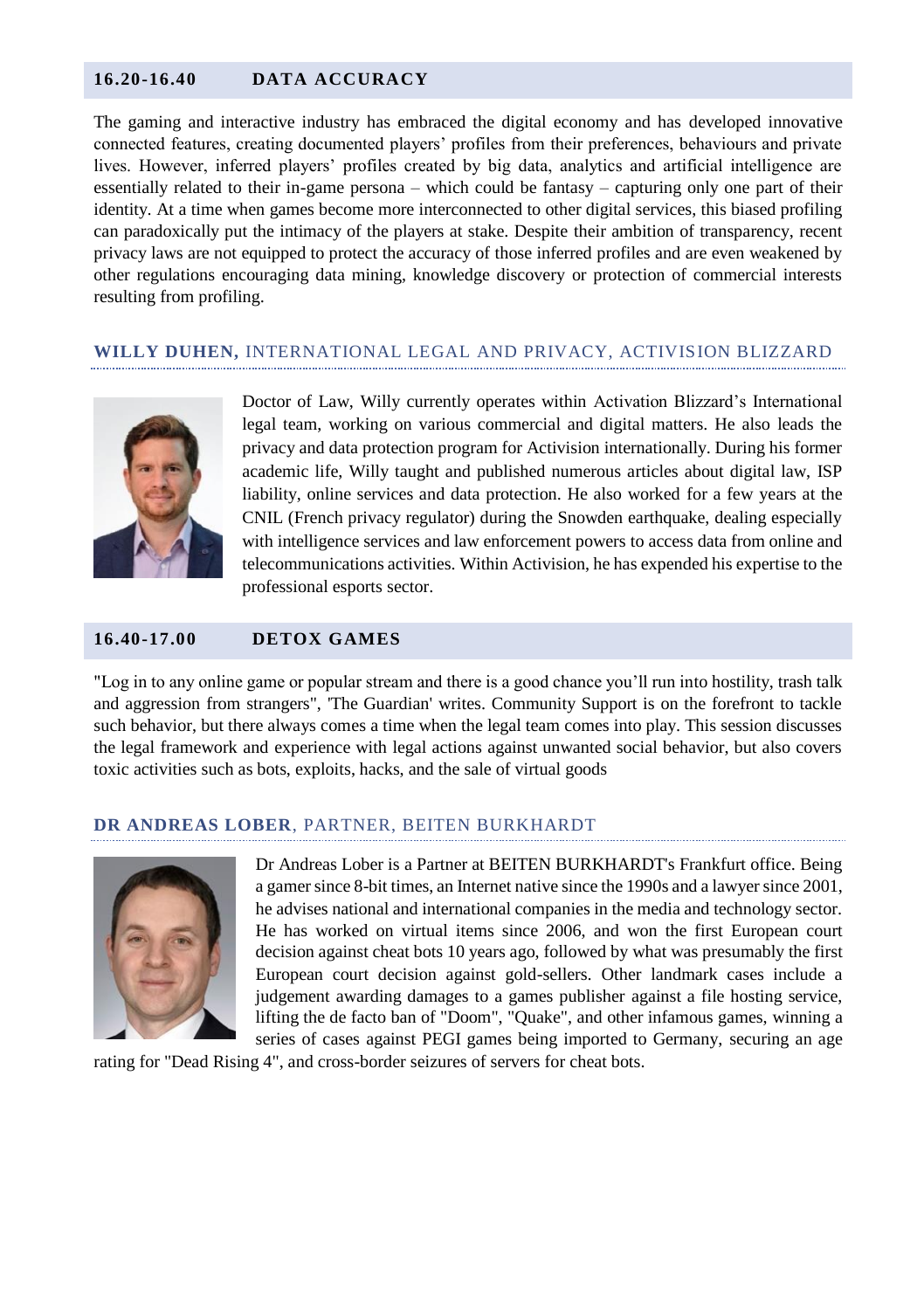#### **17.00-17.40 FIRESIDE CHAT: RESTRICTIONS ON CREATIVITY– PROTECTION OF MINORS AND CONSUMER PROTECTION**

This session will focus the impact of legal provisions on the protection of children and consumers on video games.

#### **TOM HARDING**, PARTNER, OSBORNE CLARKE



Tom is a partner specialising in digital media, e-commerce and consumer law, and leads Osborne Clarke's Interactive Entertainment practice. He provides commercial and regulatory advice on issues such as digital content, ecommerce, consumer regulation, privacy and technology. Tom also regularly advises on the compliance of consumer facing platforms and digital services across multiple jurisdictions, and has particular expertise in content licensing.

Tom has advised on and been passionate about media and technology throughout his entire career. He has previous in-house experience working in the BBC's media litigation team, and was Head of Television Broadcasting at Phonographic Performance Limited. He also sat on the DMA's Social Media Council. Before becoming a lawyer, Tom also worked for many years in the music industry. He joined Osborne Clarke in 2010 having previously worked at Olswang LLP.

#### **WOJTEK ROPEL,** BEITEN BURKHARDT



Wojtek Ropel is Partner at BEITEN BURKHARDT's Frankfurt office and a member of the IP/IT/Media practice group. He has a special focus on IT law in the entertainment software and new media sector. This includes advice on industrial property protection and the enforcement of rights against third parties. He advises his national and international clients on legal questions regarding the development, licensing, physical and digital distribution of software, the legal realization of new business and financing models as well as the adjustment of software products to the legal requirements in Germany (compliance, including the protection of minors).

Wojtek Ropel studied law at the University of Gießen. He was admitted to the German Bar in 2011. Prior to joining BEITEN BURKHARDT, Mr Ropel worked with another corporate law firm in Frankfurt. He has been working with BEITEN BURKHARDT since 2015 and became Partner in 2018.

#### **19.00-00.00 DINNER AND DRINKS RECEPTION**

MABEL'S BAR & KITCHEN 30 MAIDEN LN COVENT GARDEN LONDON WC2E 7JS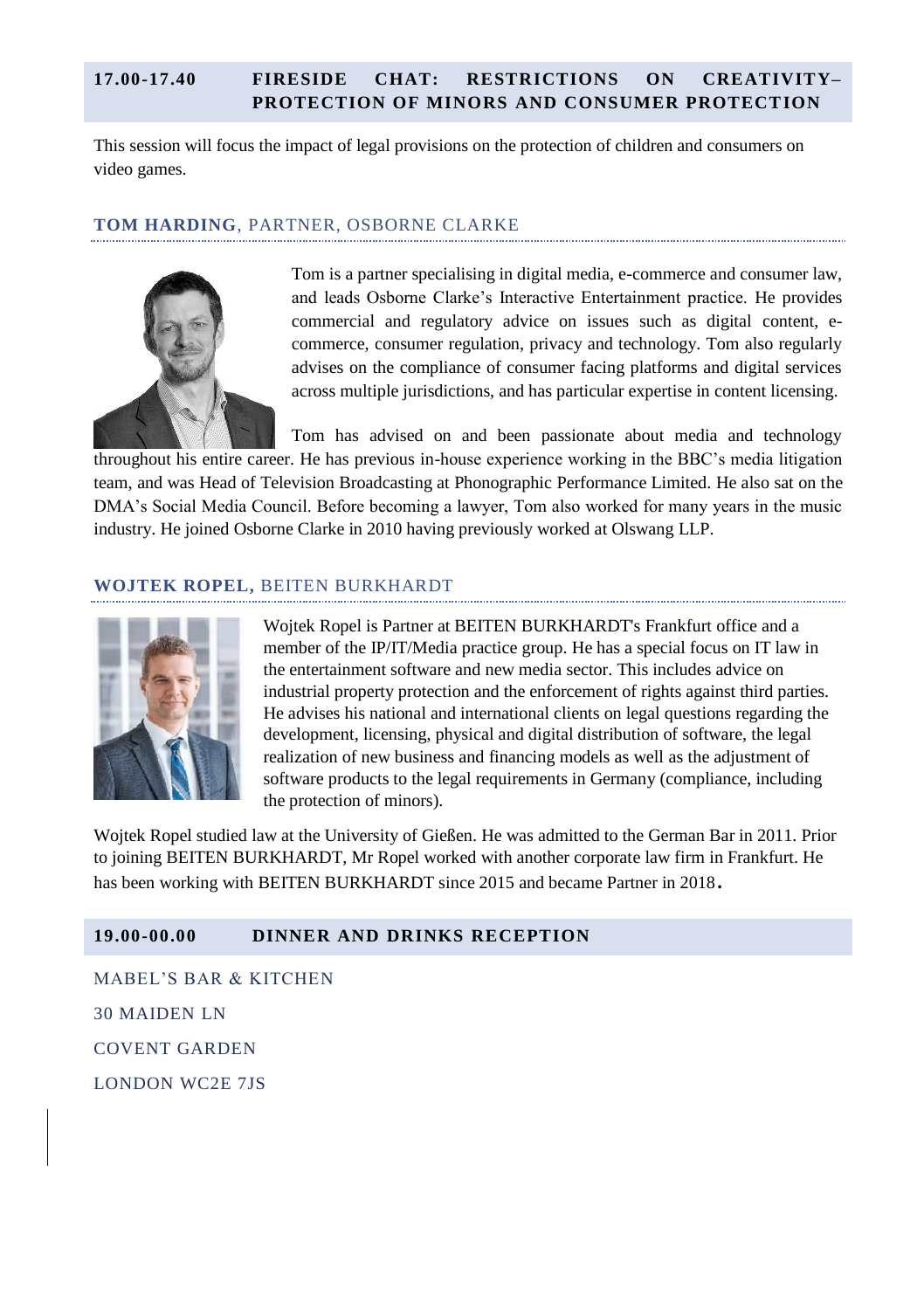#### **9.30 -10.00 REGISTRATION**

### **CITIZENSHIP (CONTINUED)**

#### **10.00-11.00 PANEL: ATHLETES, INFLUENCERS AND CHEATERS: HOW TO DEAL WITH (CELEBRITY) PLAYERS?**

By delineating and redefining notions of "community", we will explore how accessible worlds of gamers have created a new form of celebrity. Do we need to regulate this phenomenon? What are the roles and responsibilities of publishers, platforms and regulators in these circumstances?

#### **CHAIR:** KONSTANTIN (KONNI) EWALD, PARTNER, OSBORNE CLARKE



Konstantin Ewald is a Partner and Head of Digital Business at Osborne Clarke, Germany. He advises leaders in the digital media and software industry throughout Europe and the US on all matters of digital media and IT law as well as IP/technology related transactions. Konstantin's practice focuses on advising on technology related matters with a particular emphasis on SaaS and PaaS cloud deployment models, complex software implementation and licensing projects, distribution agreements and white labelling strategies that safeguard IP. He is a specialist in E- and M-commerce law, as well as data protection issues. A large part of his practice is working with clients in the digital media/video game/mobile

sector. Konstantin regularly acts for major computer and mobile games developers and publishers as well as other rights owners who license rights for use in interactive software products. He regularly counsels clients during the product development phase, providing advice about how to design games/apps and other digital media products to avoid claims for infringement and to comply with privacy and youth protection regulations. Konstantin has published the first legal handbook on mobile apps and is editor-in-chief of Germany's leading blog about legal aspects of game[s www.onlinegameslaw.com.](http://www.onlinegameslaw.com/)

#### **KOSTYANTYN LOBOV,** SENOR ASSOCIATE, HARBOTTLE & LEWIS



Kostyantyn advises predominantly on Intellectual Property and Advertising matters. The core of his practice includes advising on disputes involving IP and related rights (ranging from takedowns of content online, to substantive High Court litigation), brand and IP protection strategy, pre-clearance of advertising campaigns, and dealing with investigations by the Advertising Standards Authority. Having been a prolific gamer himself for many years (and somehow having found the time to keep up the habit), Kostyantyn brings useful insider knowledge to the firm's Interactive Entertainment group, particularly in the exciting growth area of esports, and in

understanding the subtleties and challenges of owning/enforcing IP rights in the gaming community. In the context of games, Kostyantyn's recent highlights include working with leading developers/publishers on various matters concerning their AAA titles.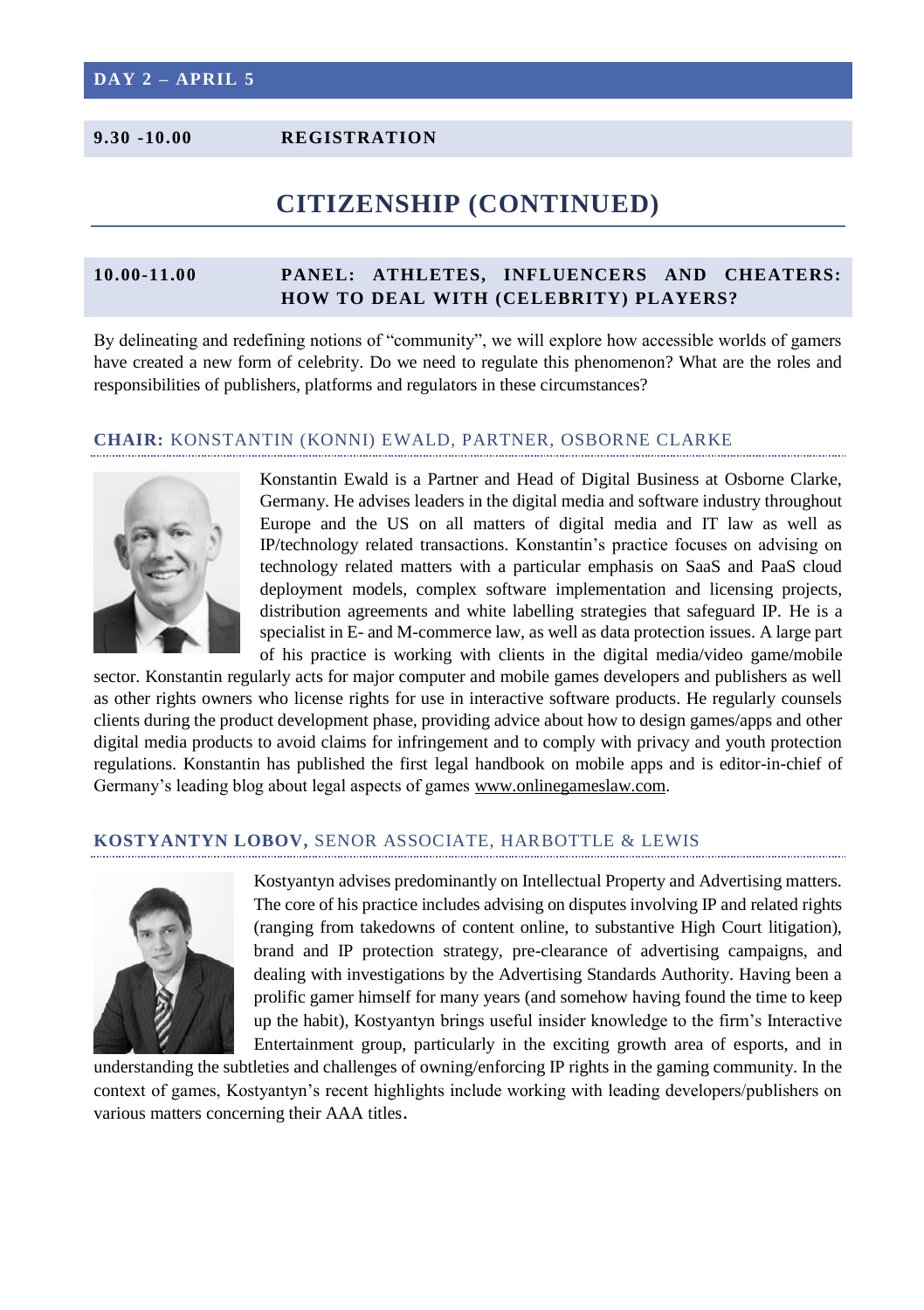#### **NIC MURFETT,** DIRECTOR & COUNSEL, TAKE-TWO INTERACTIVE SOFTWARE INC



Nic Murfett is Director & Counsel at Take-Two, where he advises on a broad range of transactional, marketing, data and consumer protection, and regulatory matters and is primarily responsible for Take-Two's contractual arrangements with first party platforms. Nic joined Take-Two in 2016 after having spent seven years at Harbottle & Lewis LLP including 18 months on secondment to Microsoft's Legal & Corporate Affairs team. Nic is a regular speaker at videogame seminars and conferences and has guest lectured at Queen Mary University of London on the Interactive Entertainment Law LLM module.

#### **ISABEL DAVIS,** ASSOCIATE, PUREWAL & PARTNERS



Isabel is an associate at law firm Purewal & Partners. Her work spans the breadth of the digital entertainment industry, including advising video games, esports and digital broadcast businesses. Prior to joining Purewal & Partners, Isabel spent nearly three years working in-house at Disney Interactive and King in both legal and business development roles.

**11.00-11.30 COFFEE BREAK**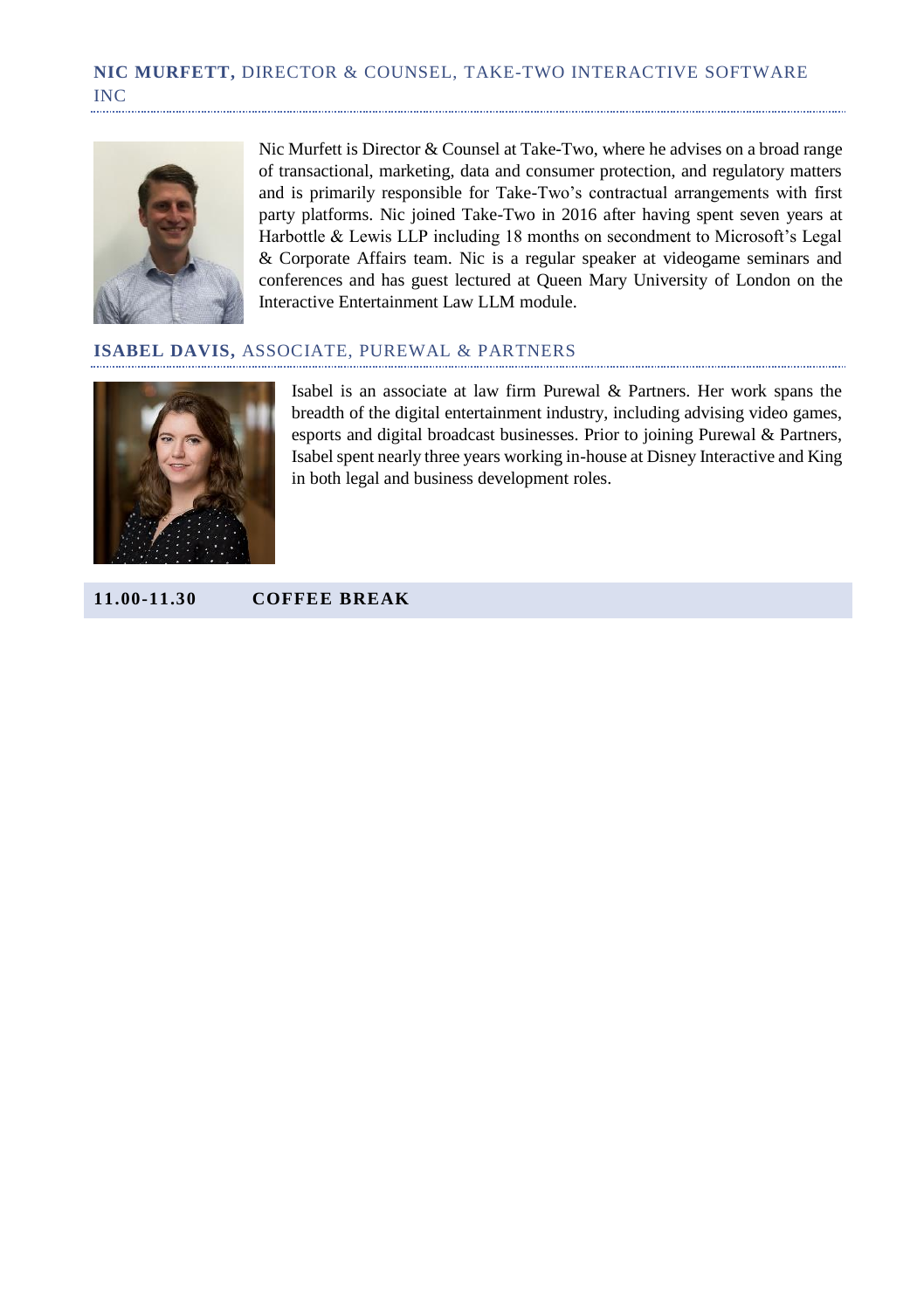# **CREATIVITY, INVENTIVENESS, CULTURE AND MEMORIES**

Intellectual property is critical to success, and games and interactive entertainment are very complex IP products. Are we making the most of the avenues of protection afforded them? Or is the omnipresence of IP laws an unnecessary obstacle in desperate need of remedial disentangling?

#### **11.30-11.50 YOU KNOW WHAT? I'M API!**

Hundreds of millions of 3D buildings, roads, landmarks, cafes, and parks... Google has the world mapped, meaning that game developers can count on high-quality data from London to Tokyo which includes information on over 100 million places to help them build real-world games with Google Maps APIs.

Standardized software interfaces (APIs) have driven innovation in software development and in the game industry. They let computer programs interact with each other and let developers easily build technologies for different platforms.

In a pending lawsuit it is claimed one should have the right to control software interfaces—the building blocks of software development—and as a result, the ability to lock in a community of developers. If the rules of software development were to change after this lawsuit, what could be the impact on the future of the gaming industry?

#### **DR CEDRIC MANARA,** SENIOR COPYRIGHT COUNSEL AND HEAD OF THE COPYRIGHT TEAM, GOOGLE



Cédric Manara, PhD, has lost his hair teaching, writing or consulting. He has been a full time law professor at EDHEC Business School (France) and held visitorships in Finland, Italy, Japan and the USA, published a lot on intellectual property and internet legal issues, and also was a consultant for ecommerce companies and law firms. He joined Google's wonderful legal team in 2013 where he is now a senior copyright counsel and the head of the Copyright Team.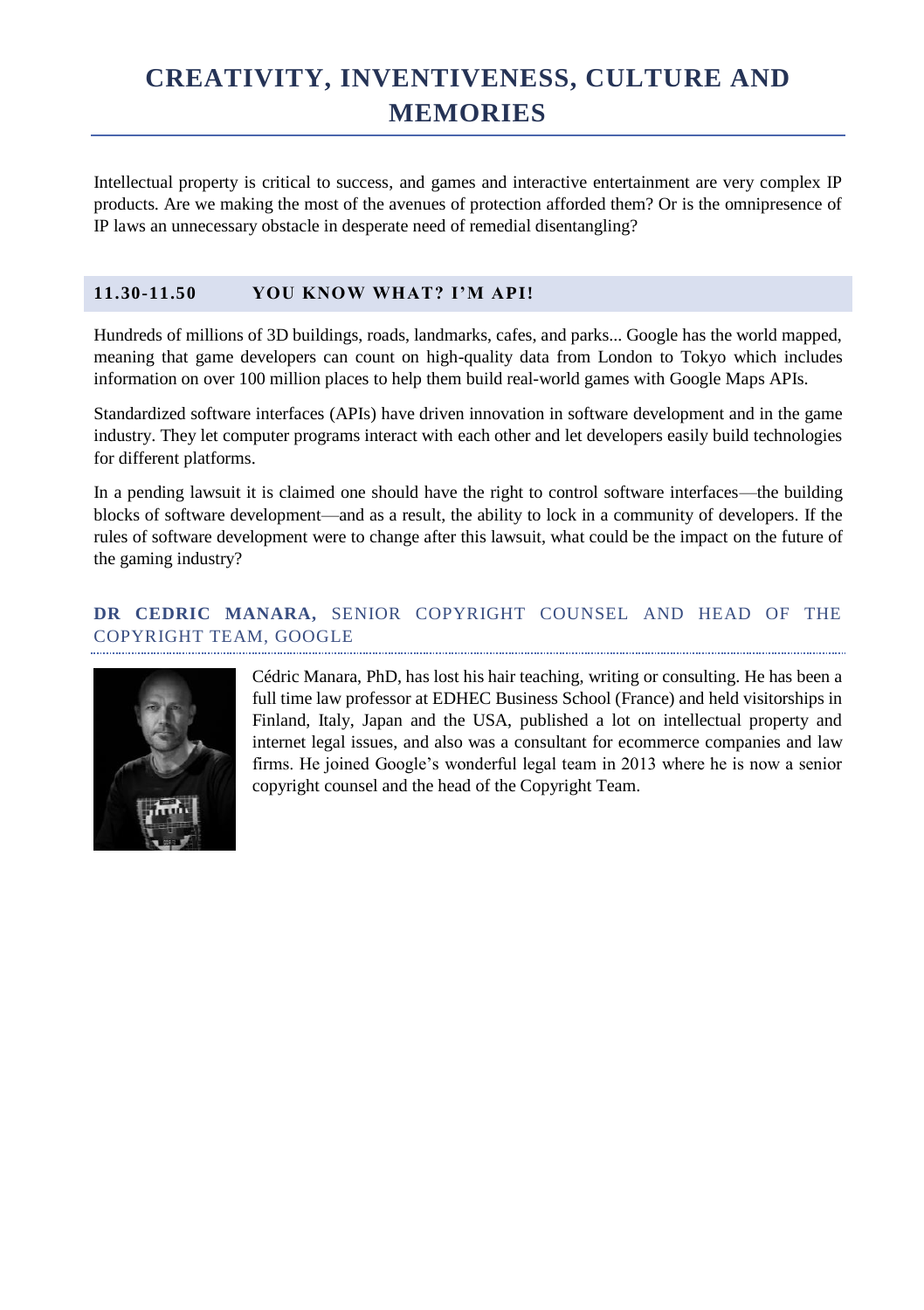#### **11.50-12.10 A LOST DESTINY OR WORLD OF WARCRAFT? UNLOCKING THE HIDDEN POWER OF DESIGNS**

Designs are the neglected cousin of trade marks, patents and copyright. But if you take the time to get to know them, designs and will serve you well. Whether it is limiting the power of clone games or strengthening your brand and merchandising rights – registered designs can help you to maintain control of key game assets. Even if you don't want to register yet more rights, unregistered designs come in many different forms and could be a blessing lurking unknown in your portfolio or a thorn in your side if wielded against you.

#### **ROSIE BURBIDGE,** PARTNER, GUNNERCOOKE LLP



Rosie Burbidge is a partner at Gunnercooke LLP. She helps her clients to develop, expand, exploit and enforce their intellectual property rights. Rosie has worked for a wide range of high profile technology and fashion clients including with businesses at the cutting edge of the Internet of Things, wearables and blockchain. Rosie's book, European Fashion Law (Edward Elgar Publishing) was published in February 2019. She keeps on top of the latest fashion law trends via her dedicated website: EuropeanFashionLaw.com. Finally, Rosie has been a GuestKat since September 2016. She covers the latest cases and cutting edge issues for IPKat and a wide range of other publications.

#### **12.10-12.50 FIRESIDE CHAT: VIDEO GAME PATENTS: UNDERESTIMATED, UNDERSTUDIED AND UNDERUSED**

The legal environment always lags behind technology, at least until commerce insists otherwise. Video game patenting is no exception; the uptake is bigger in the US where the regulatory (and commercial) environment is more favourable, but Europe is yet to catch up. Using samples of video game patents from both sides of the pond, Ross Dannenberg (US) and Gwilym Roberts (Europe) compare and contrast the relevant legal frameworks and ask how we can use the system better in this key area.

#### **ROSS DANNENBERG,** PARTNER, BANNER & WITCOFF



Ross Dannenberg handles a wide range of intellectual property issues, with experience in Internet, video game, telecommunications, and computer softwarerelated issues. With a background in computer science, Ross has prepared and prosecuted hundreds of patent applications in a variety of technical fields, and has been involved in numerous patent, copyright, and trademark enforcement lawsuits. He has considerable experience with intellectual property protection of video games, including patent, trademark and copyright protection, copyright clearance, licensing, and enforcement of intellectual property rights.

#### **GWILYM ROBERTS,** PARTNER, KILBURN & STRODE



Arguably the highest profile patent attorney in Europe, Gwilym advises clients on all aspects of the patent process including IP audit and capture, IP filing strategies and patent portfolio management techniques. He acts for a range of clients including individuals, SMEs, Universities, and spin outs through to multi-nationals and handles a broad and diverse range of cases before the UK Patent Office, EPO and WIPO.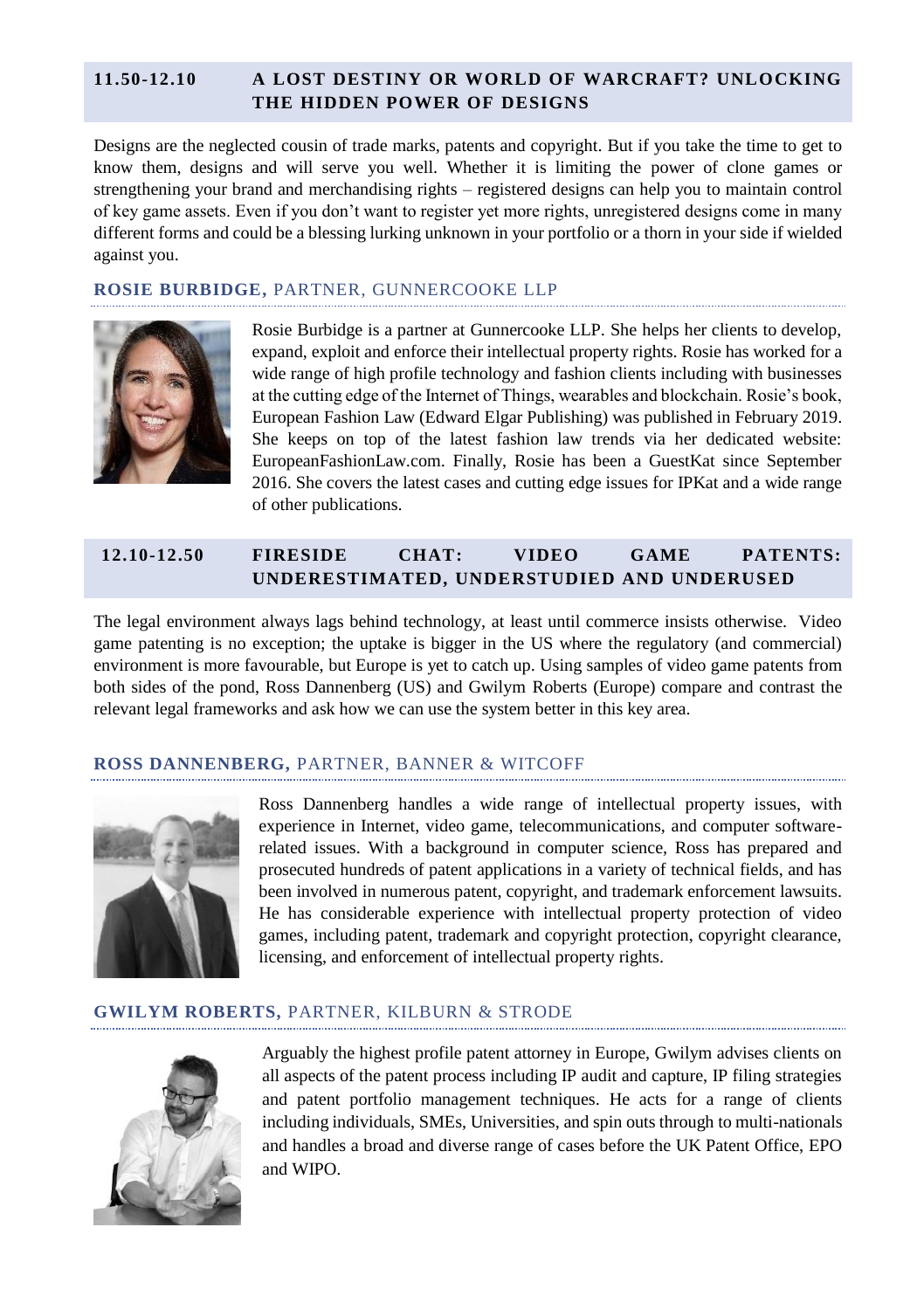#### **13.50-14.50 PANEL: VIDEO GAMES AS POP CULTURE**

Video Games are new models of interactive storytelling and form an intrinsic part of our culture. They constantly borrow and give back in increasingly fluid ways. Genres, dance moves, Easter eggs and tattoos are just some examples. So much is changing so quickly. Is IP law ready, willing and most importantly, able to take on this new role?

#### **CHAIR: DIMITER GANTCHEV**, DEPUTY DIRECTOR OF THE CREATIVE INDUSTRIES DIVISION, WIPO



Mr. Dimiter Gantchev is Deputy Director of the Copyright Infrastructure Division in the Culture and Creative Industries Sector of the World Intellectual Property Organization in Geneva. His experience in WIPO includes the role of Senior Counselor in the Copyright and Related Rights Sector, the Economic Development Sector and the Office for Strategic Use of Intellectual Property for Development. In his professional activities in WIPO Mr. Gantchev focuses on issues related to the economics of copyright and related rights, their contribution to economic development as well as the use of copyright by creators in their everyday activities. In recent years he dedicated considerable attention to studying the relationship

between creative industries and intellectual property and the possibilities generated by intellectual property for economic performance. He is directly responsible for economic analysis and capacity building activities on direct management of intellectual property assets in the creative industries.

He has been in charge of research projects in WIPO on establishing methodologies for assessing the economic, social and cultural impact of copyright on the creative industries, estimating the impact of copyright piracy, providing evidence for policy making and enforcement policies on copyright as well as capacity-building and awareness building on creative industries.

Mr. Gantchev is a national of Bulgaria. He holds a PhD in economics from the Sofia University of National and World Economy and an MA in international relations from the Moscow State Institute of International Relations. He is a Founding Member of the Bulgarian National Association on Intellectual Property. Mr Gantchev has numerous publications on creative industries, intellectual property and foreign policy issues.

#### **RAFAŁ KŁOCZKO**, CHIEF COUNSEL, CD PROJECT RED



Leading the Legal Team at CD PROJEKT RED, Rafał is the video game developer behind "The Witcher 3: Wild Hunt", the most awarded video game in history. At CD PROJEKT he is responsible for, inter alia, creating global strategies for IP rights protection and management, supporting the development of the internal structure of the company, negotiating business contracts, as developing a full in-game legal compliance system. Rafał specializes in intellectual property law. Before joining CD PROJEKT Rafał worked at one of the biggest law firms in Poland.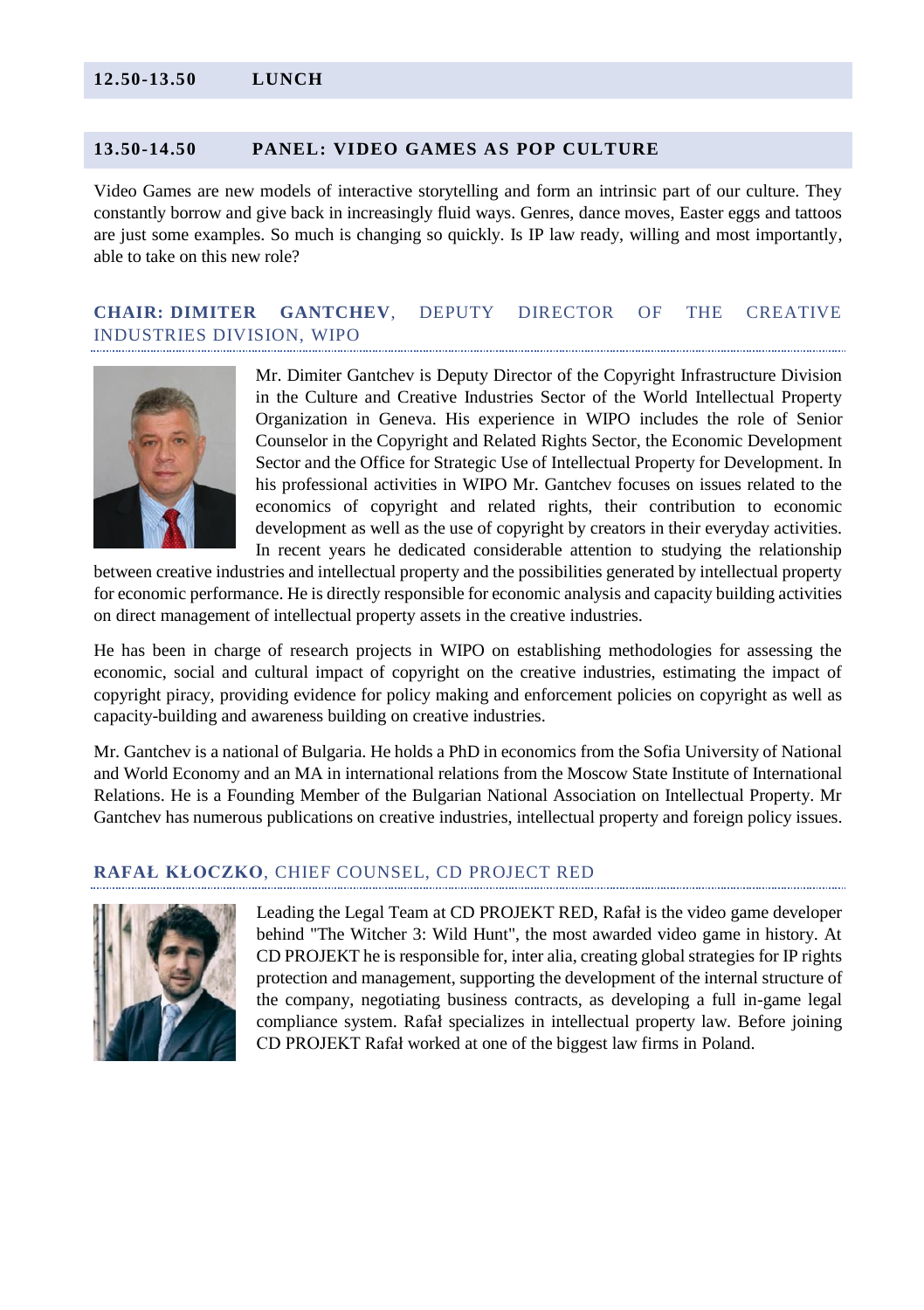#### **JULIETTE AUVERNY-BENNETOT,** SENIOR LEGAL COUNSEL, PARADOX



Juliette is an Intellectual Property lawyer who has been working for the past 6 years as in-house counsel at Paradox Interactive AB working mostly with IPR, company law issues and M&A. Paradox is a major game developer and publisher and is the company behind the critically acclaimed games "Cities: Skylines", "Europa Universalis" and "Crusader Kings II". Before working for Paradox Juliette worked as Contract Manager at Plus Licens and at Laird Technologies. Juliette has law degrees from both France and Sweden and a LLM degree from Southampton University.

#### **LEONARD BENDEL**, ASSOCIATE GENERAL COUNSEL, ZENIMAX EUROPE LTD



Leonard is Associate General Counsel at ZeniMax Europe, the European and Australian publishing division of Bethesda Softworks. He advises on a range of legal, commercial and operational matters across the territories, working with the sales and marketing teams. He previously worked in television at Fremantle Media and Talkback, and has broad experience of the media and music industries.

#### **14.50-15.30 RETRO AND VIDEO GAME PRESERVATION**

Video games are art. Art must be preserved. IP issues can get in the way. What are the pathways out of these challenges?

#### **CHAIR: PROF UMA SUTHERSANEN**, CHAIR OF INTERNATIONAL INTELLECTUAL PROPERTY LAW, CCLS, OMUL



Professor Uma Suthersanen holds a Chair in International Intellectual Property Law at the Centre for Commercial Law Studies (CCLS), Queen Mary University of London (QMUL). She is the Academic Co-Director of the London LLM in Intellectual Property Law programme, as well as one of the Co-Directors of the Queen Mary Intellectual Property Research Institute. She is the current editor of Sweet & Maxwell's European Copyright and Design Reports, and a founding/current editor of Queen Mary Studies in Intellectual Property. She has served as a consultant and/or given evidence to UNCTAD, UNESCO, WIPO, the European Parliament, the European Commission and the Governments of

Israel and Singapore. She is a Visiting Overseas Fellow of the Intellectual Property Academy of Singapore.

#### **DR YIN HARN LEE**, LECTURER, UNIVERSITY OF SHEFFIELD



Dr Yin Harn Lee is a Lecturer in Law at the University of Sheffield, where she researches and teaches in the area of intellectual property law. She completed her PhD at the University of Cambridge on the copyright issues surrounding the modification of videogames by players, and is currently working on a monograph on the same topic to be published by Cambridge University Press. She is also a member of the Editorial Board for the Interactive Entertainment Law Review.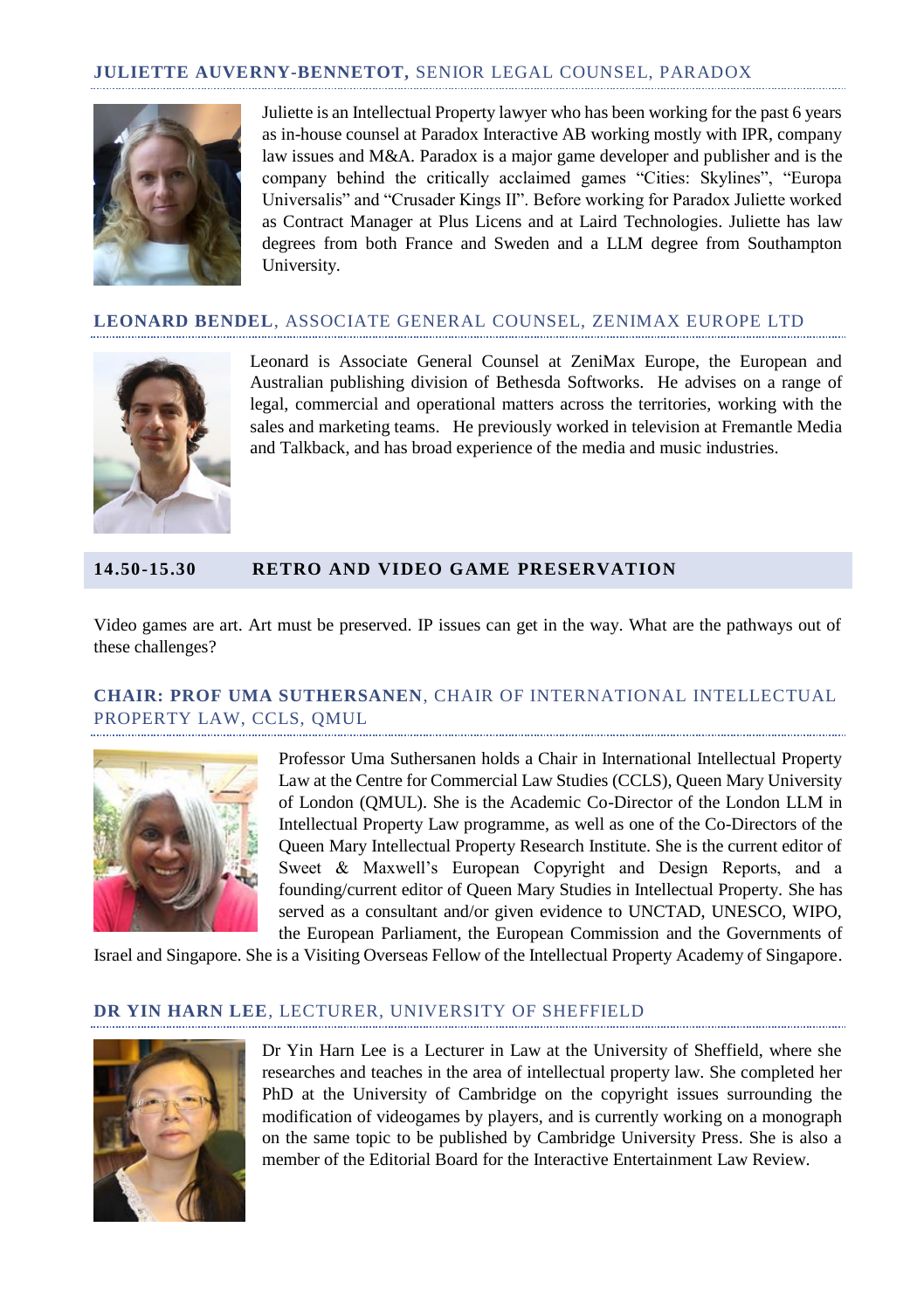#### **EWELINA JAROSZ-ZGODA**, LEGAL COUNSEL, GOG.COM



Ewelina is Legal Counsel at GOG.COM, a digital distribution platform offering a curated catalog of DRM-free PC games, ranging from all-time classics and indies to big day one releases. GOG.COM (formerly Good Old Games) is leading in the restoration of classic PC games and making them commercially viable. Ewelina is responsible for all legal matters at GOG.COM. She specializes in intellectual property law. Before joining GOG.COM Ewelina was advising in the fields of intellectual property, marketing, distribution and e-commerce.

**15.30-16.00 COFFEE BREAK**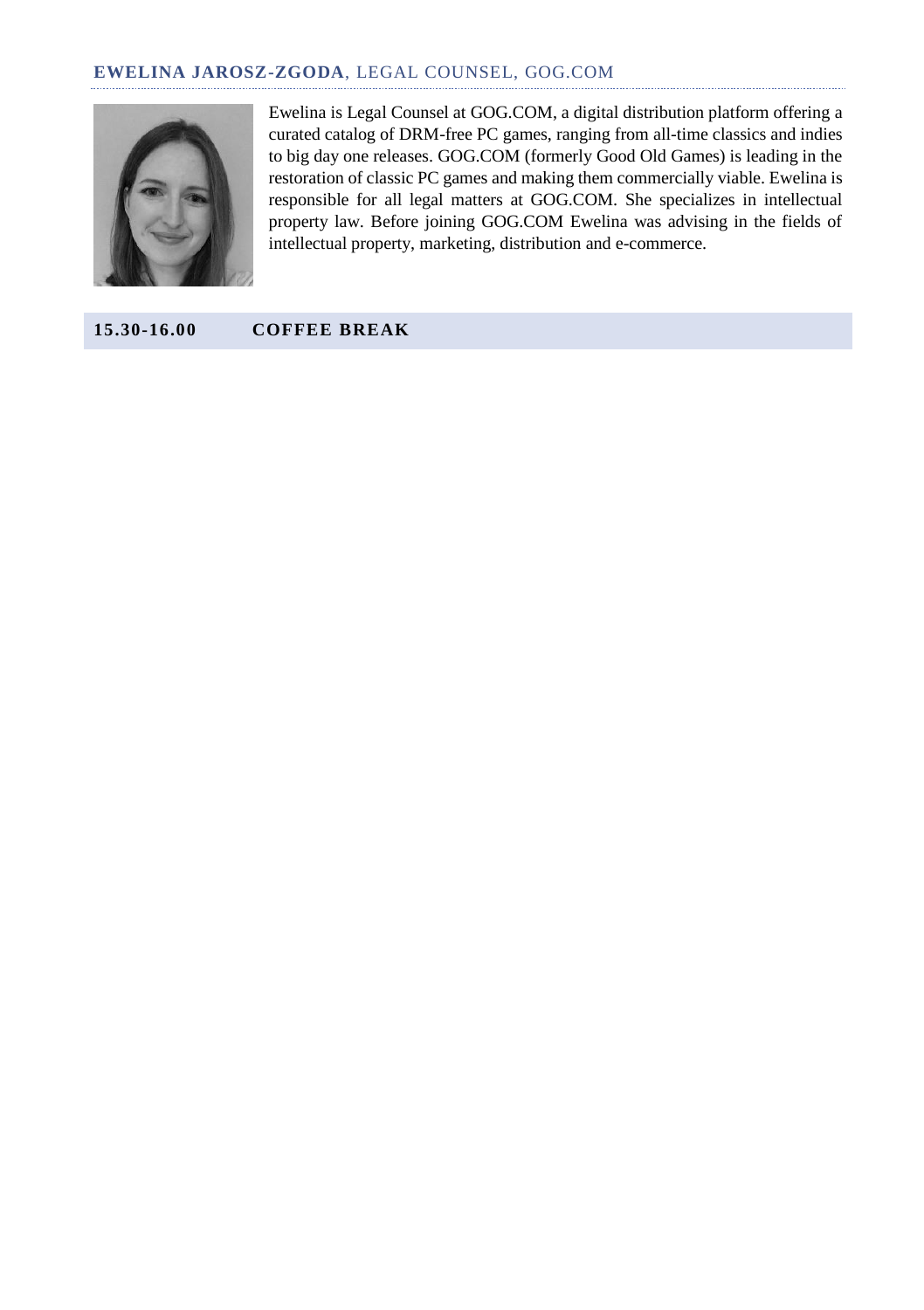If indeed, whether metaphorically or actually, life is a game – what are its rules?

#### **16.00-16.20 SOCIALLY RESPONSIBLE GAME DEVELOPMENT: A TO-DO LIST**

Today we connect, relate, and play with one another online all around the world. For many of the upcoming generation the malls and arcades of yesterday are now digital spaces, and increasingly games are no longer just about the game, but rather a place to hang out with your friends. However, gaming spaces are still incredibly immature when it comes to supporting social cohesion and digital civility, impoverishing communication spaces and failing to nurture trust or relatability. These conditions are worsened by the unhealthy norms developing as a result of the broader social-media landscape. Thus, games often foster antagonism, weak connections, and are frequently antithetical to diversity and inclusion. This talk will explore these social implications, the challenges facing games more generally, and where we need to go as an industry next.

#### **DR KIMBERLY VOLL**, PRINCIPAL DESIGNER / HEAD OF PLAYER DYNAMICS, RIOT GAMES



Kim is a principal game designer and the head of player dynamics at Riot Games. Specializing in AI and design, with a focus on player motivations and interactions, Kim has spoken around the world on design best practices as well as the social implications of digital culture. She holds a PhD in computer science and an Honours degree in cognitive science. Recently she co-founded the Fair Play Alliance, a 100+ company professional group focused on reducing hate and harassment in video games through design. She is a long-time indie with several titles in the market, including Fantastic Contraption for VR.

#### **16.20-16.40 ETHICAL AND NORMATIVE RULES FOR AI ENABLED CONTENT**

Video games provide a useful lens through which to analyze the ever-present debate regarding human nature between "behaviorism" with its strong reliance on determinism versus "freewill", with its equally strong reliance on humanism. At first blush both schools find much to support their positions in video games. Behaviorists will look to addictive gameplay, loot-boxes, leaderboards, as well as reinforcement and reward structures to reinforce their views. Those prioritizing freewill can point to the infinite choices afforded through open-worlds, coupled with the variety of online interactions possible, all multiplied by the options afforded each gamer as "controller". Entering this fray is artificial intelligence with tools that could impair our human agency. In reality AI seems to serve reinforce just how different and original each of us are. In video-game worlds, we gamers rule. In today's powered by AI social media worlds our individual voices are similarly amplified and targeted, resulting in unprecedented influence. Once again, video games establish the precedent and life imitates games. Though humanist psychology and poststructural philosophy predict our power and uniqueness, many questions are begged, none more urgent than what ethical and normative rules we should place on AI enabled content in games and beyond so as to not endanger our humanness and not impair or disconnect from each other. This talk will suggest rules applicable to AI enabled interactive content, along with their legal foundations including those relating to transparency, data trusteeship, freedom of thought, duties to warn, undue influence, vicarious liability, and unconscionability.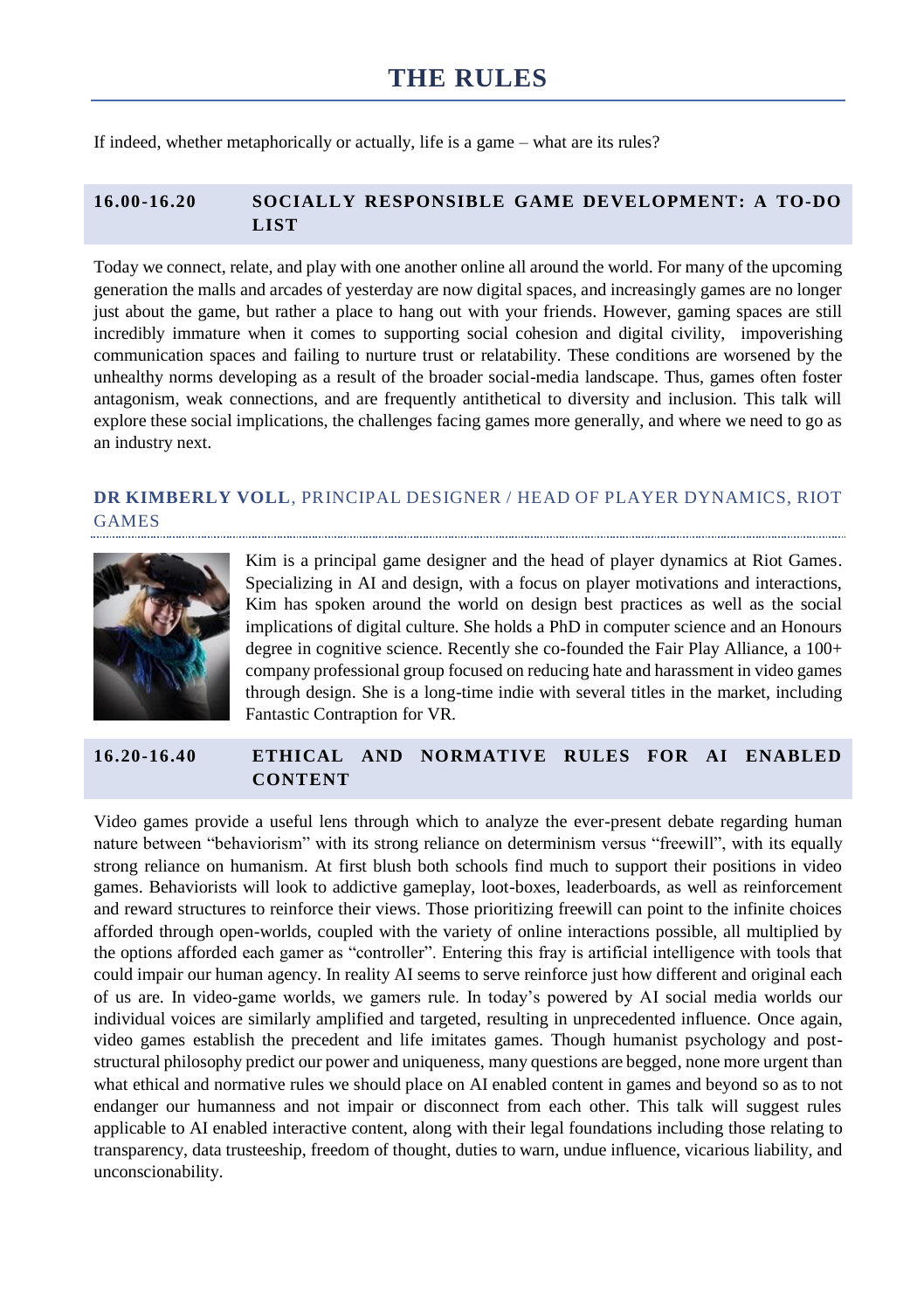#### **JON FESTINGER QC,** CENTRE FOR DIGITAL MEDIA, ALLARD SCHOOL OF LAW, UBC, HONORARY INDUSTRY PROFESSOR, CCLS, QMUL



Professor Jon Festinger, Q.C. is a Vancouver, British Columbia based counsel and educator. He is Honourary Industry Professor in Centre for Commercial Law Studies working collaboratively with Professor Gaetano Dimita on a series of teaching, research, conference and journal projects. He is also a Professor of Professional Practice at Simon Fraser University and a faculty member of the Centre for Digital Media. Professor Festinger has taught a wide variety of law courses relating to intellectual property, communications, journalism, sports and business over almost 25 years at the law school at UBC, now known as the Allard School of Law, and is as well Faculty in Residence of the UBC Emerging Media Lab. He also

teaches at the Thompson Rivers University Faculty of Law, and has taught at the UBC Graduate School of Journalism and the University of Victoria Faculty of Law. He is the author of the first edition of Video Game Law published by LexisNexis in 2005, and co-author of the second edition published in 2012. Professor Festinger is a graduate of McGill University's Faculty of Law. While at McGill, Professor Festinger received a Scarlet Key (awarded to outstanding students who have demonstrated distinction and leadership) and also was a Director of the McGill Legal Aid Clinic.

Professor Festinger practices law and consults through Festinger Law & Strategy and is Media & Copyright Counsel to Broadband TV. He is Chair of viaSport B.C. a past Chair of Ronald McDonald House British Columbia, and a member of the Law Society of British Columbia's Rule of Law and Lawyer Independence Advisory Committee. Professor Festinger began his legal career in private practice with an emphasis on matters relating to freedom of expression. In turn, he became a partner in the Vancouver firm of Owen Bird, General Counsel of WIC (Western International Communications) Ltd., Senior Vice President of the CTV Television Network and Executive Vice President, Business & General Counsel of the Vancouver Canucks of the NHL and the arena in which they played, General Motors Place. While at CTV he helped launch VTV (Vancouver Television) and was the station's first General Manager.

Professor Festinger's current research interests relate to the relationship between concepts of justice and evolving technologies. In particular, the impact of law and regulation on creative endeavours, intersections of copyright fair dealing with freedom of expression particularly regarding video game "mods", the right to freedom of thought in virtually real environments, and digital ethics. He is also actively committed to open and distance education through the web.

#### **16.40-17.00 GOVERNMENT INTERFERENCE (AND THE AWAKENING OF THE REGULATORS?) A CASE STUDY IN ITALY**

The video game industry, which is traditionally to a large extent unregulated, is now on the radar of Governments in various parts of the Globe. On the one hand, Governments are passing new legislation and regulations that are designed specifically for video games or that have an often unintentionally crosssectoral impact which affects also the esports and video games industries in general.

On the other hand, Government controlled or influenced Regulatory Authorities are also stepping into the picture, often in a dual capacity as Regulators as well as Enforcement Agencies. Italy is a good example of this trend: new regulations introducing State-made classifications systems for video games are coming our way, whilst the Antitrust & Consumers Authority has since showed a keen interest in games particularly from a consumer law perspective.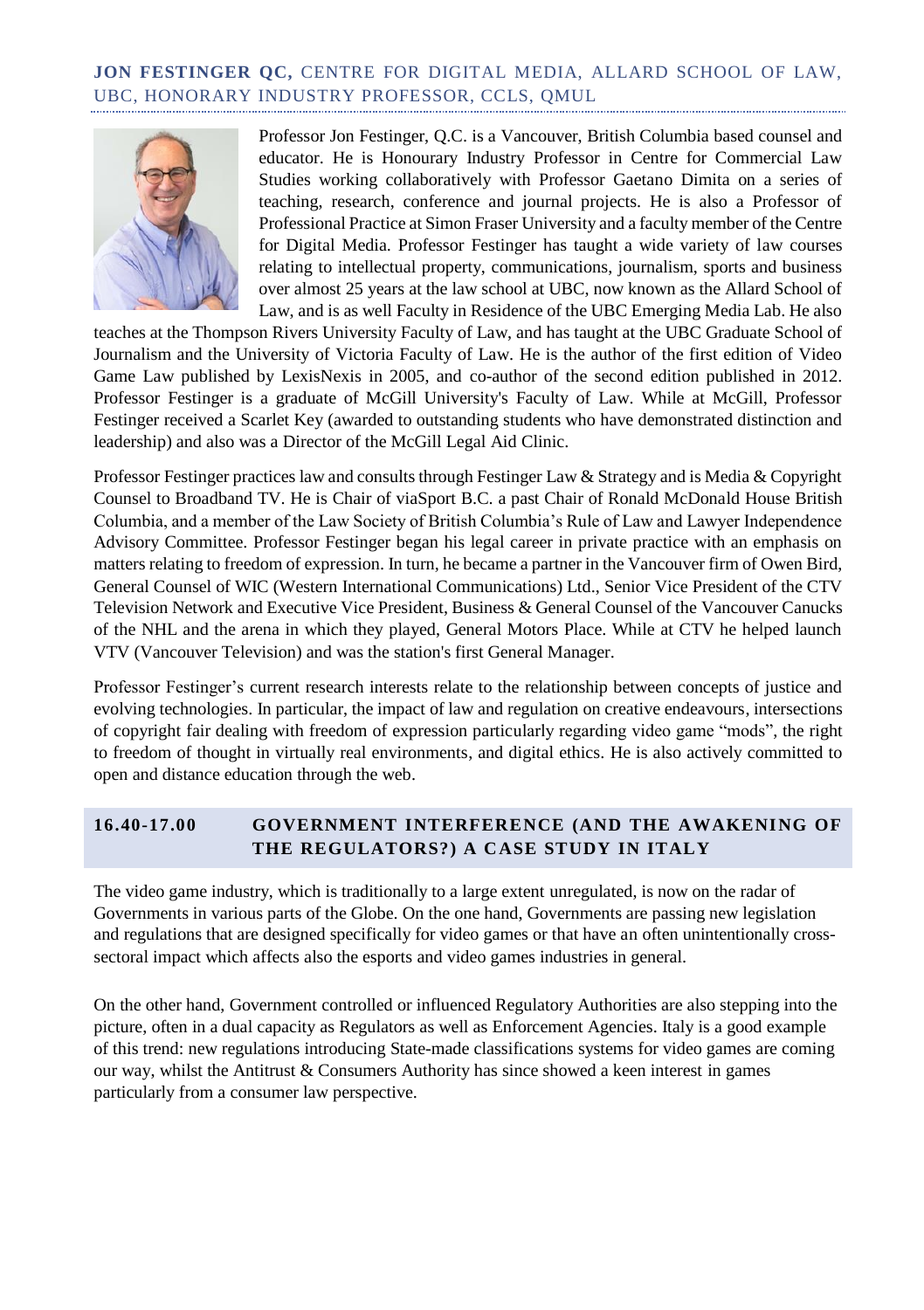

Andrea is a dual qualified (Italy and UK) all-round commercial/intellectual property and information technology lawyer. Since 2008, Andrea's practice has focused on assisting international video game and interactive entertainment players, ranging from digital entertainment content providers to console/OTT platforms making such content available to Italy and EU based consumers. Andrea has practiced as an international digital entertainment lawyer both in Italy and the UK and combines private practice training and experience with almost a decade of experience as inhouse counsel working for major key players in the interactive entertainment

industries. Andrea teaches video game and interactive entertainment law to LLM students at Queen Mary University of London and regularly speaks at international conferences on the law and business of video games. Andrea is a member of the Video Game Bar Association and serves on the Editorial Board of the Interactive Entertainment Law Review published by international publishing house Edward Elgar.

#### **17.00-17.40 A FRESH LOOK AT THE LAW OF THE VIRTUAL WORLD**

While romantic ideas about laws of virtual worlds have excited legal thinkers since long ago, gaming companies know it is a Utopia. EULAs, TOS and written game rules are scrutinized through the lenses of national laws: lack of compliance can make the documents void. However, game developers have their unique leverage for regulation of in-game behavior: game code. Now empowered by AI, it can effectively modify players' actions without imposing any written restrictions… Or is that a Utopia 2.0?

#### **DARYA FIRSAVA**, SENIOR INTELLECTUAL PROPERTY COUNSEL, WARGAMING.NET



Darya Firsava is Intellectual Property Counsel at Wargaming, also advising on data protection since 2013, and now based in Cyprus. For the last year, she has been supporting Wargaming GDPR team with a combination of legal expertise and understanding of the company's videogames-specific business processes. Darya has lectured in Belarus, Moscow and Cyprus on intellectual property and data protection issues arising in gaming industry, and is also a Fulbright Alumni. In her academic efforts Darya focuses on copyright aspects of depicting realworld objects in videogames.

#### **PROFESSOR CHRIS REED**, PROFESSOR OF E-COMMERCE LAW, CCLS, QMUL



Chris Reed is a member of the Centre for Commercial Law Studies. He joined the Centre in 1987 and is responsible for the University of London LLM courses in Information Technology Law, Internet Law, Electronic Banking Law and Telecommunications Law. Chris has published widely on many aspects of computer law and research in which he was involved led to the EU directives on electronic signatures and on electronic commerce. From 1997 to 2000, Chris was Joint Chairman of the Society for Computers and Law, and in 1997-8 he acted as Specialist Adviser to the House of Lords Select Committee on Science and Technology. Chris participated as an Expert at the European Commission/Danish Government Copenhagen Hearing

on Digital Signatures, represented the UK Government at the Hague Conference on Private International Law and has been an invited speaker at OECD and G8 international conferences. He is a former Director of CCLS, and from 2004 to 2009 was Academic Dean of the Faculty of Law & Social Sciences.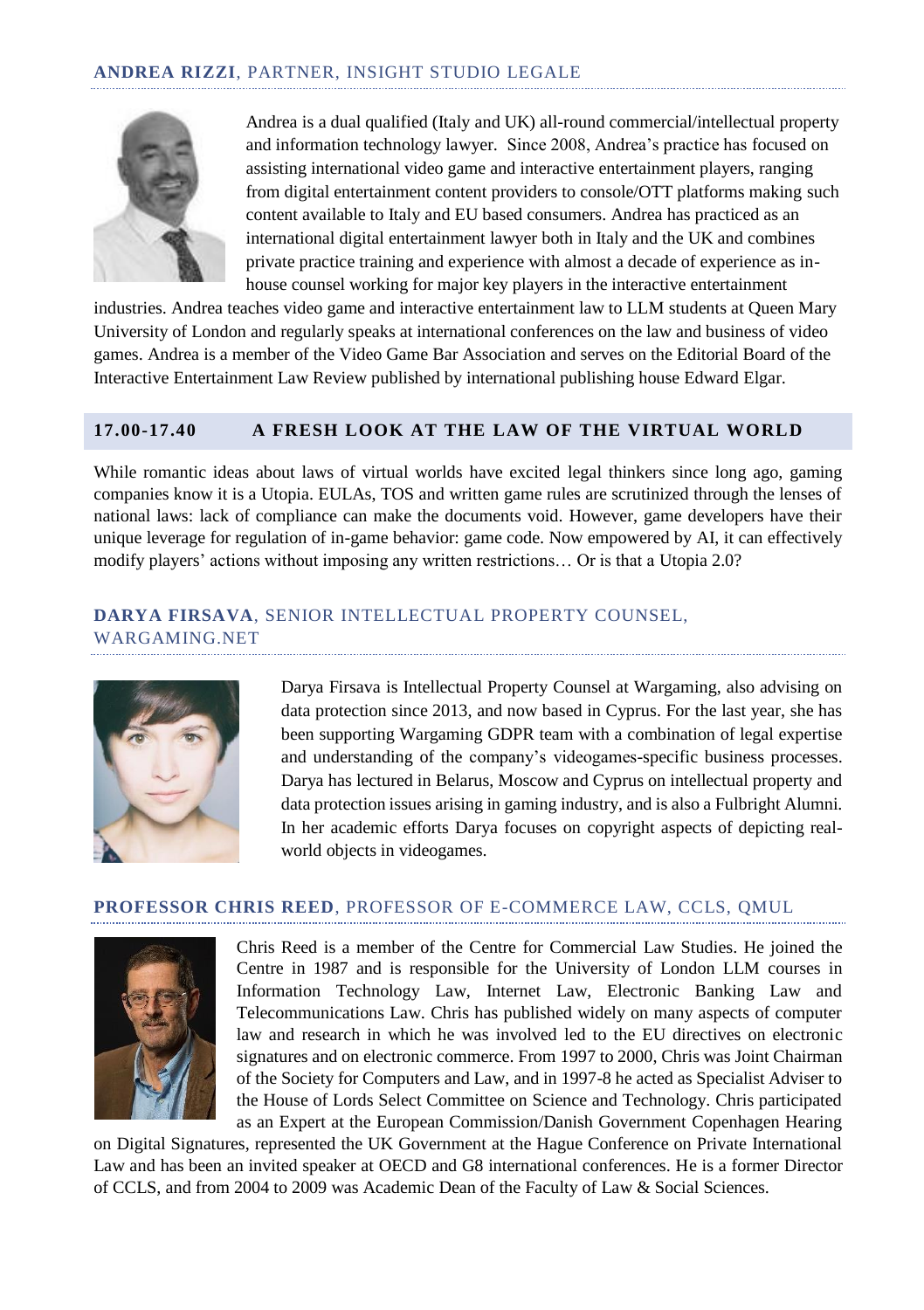#### **17.40-17.45 CLOSING REMARKS**

**17.45-18.30 CLOSING RECEPTION (AT THE VENUE)** 

Upcoming Conferences

- MORE THAN JUST A GAME MAASTRICHT, 6 JUNE 2019
- MORE THAN JUST A GAME MILAN, 22 NOVEMBER 2019

# **FOR FURTHER DETAILS ON MORE THAN JUST A GAME, VISIT: MTJG.CO.UK**